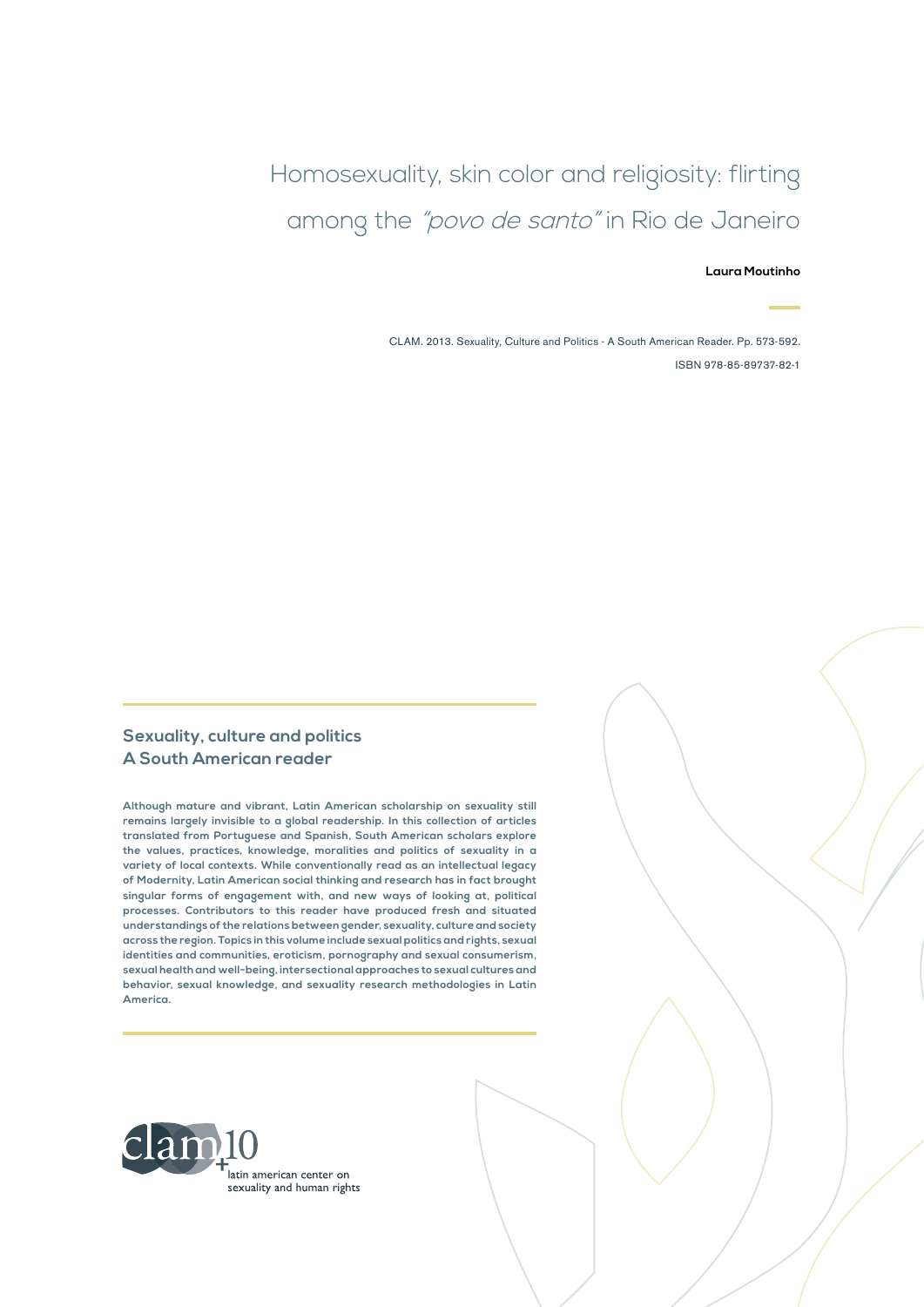# Homosexuality, skin color and religiosity: flirting among the "povo de santo" in Rio de Janeiro\*

#### **Laura Moutinho \*\***

The literature on homosexuality in possession cults is unanimous in pointing out Ruth Landes' classic, *The City of Women*, as the work that inaugurated the analysis of gender and sexuality in candomblé. Its publication ignited a polemic that persists today. In the United States, Ruth Landes' book is recognized not only as a pioneer in placing gender at the heart of an analysis of cultural phenomena in Latin America, but also for connecting this discussion with that of "race".1 Criticisms of Landes' narrative style in the 1940s were responsible, in part, for her academic exclusion. However, the book is currently celebrated as a "dense," "multivocal" ethnography that challenged the "academic canons" of the time (Healey, 1996).2 Peter Fry's article "Male Homosexuality and Afro-Brazilian Cults" (1982) renewed the polemic surrounding *The City of Women* by addressing the "thinly veiled prejudice" that informed the analysis of homosexuality in candomblé for decades. The debate was further fed by Patricia Birman's equally polemic work on possession and gender differences, *Making Style and Creating Gender* (1995).

Based on fieldwork in Belém in the 1970s, Fry constructed a model that still informs analysis of masculine sexual identities and possession cults in Brazil. In seeking to understand the plethora of classifications that are in play in the cults, Fry carefully distinguished analytical categories from those that candomblé adherents used themselves. Furthermore, Fry placed in perspective not only the studies that had been conducted up to that moment, but also the very way that candomblé adherents think, feel, and reflect. Delving into the religious meanings that informed the elaboration of genders in possession cults, Patrícia Birman (1995) remarks that: "with regards to sexuality, research in the field of Afro-Brazilian studies never seeks to understand the particular social definitions of gender: it blindly trusts in traditional, non-relativized indicators of distinctions between the sexes" (:60). More importantly, such researches fail to "relate" the gender categories "to ways of thinking and acting in social life" (:61).

<sup>\*</sup> Translated from Portuguese by Erica Williams. Originally published as: MOUTINHO, L. 2005. "Homossexualidade, cor e religiosidade - flerte entre o 'povo de santo' no Rio de Janeiro". In: HEILBORN, M. L. *et alli. Sexualidade, Família e Ethos Religioso*. Rio de Janeiro: Garamond. P. 273-299.

<sup>\*\*</sup> PhD, Associate Professor, University of São Paulo.

<sup>1</sup> As Healey (1996) demonstrated in the case of Ruth Landes, her framework of analysis touches race, but her analysis also calls attention to how gender encompasses race.

<sup>2</sup> *The City of Women's* second edition in Brazil was published in 2002 by UFRJ Press, with a preface by Mariza Correa and a presentation by Peter Fry. Both texts include information about the polemic that involved the book's first publication and Landes' troubled trajectory as an intellectual.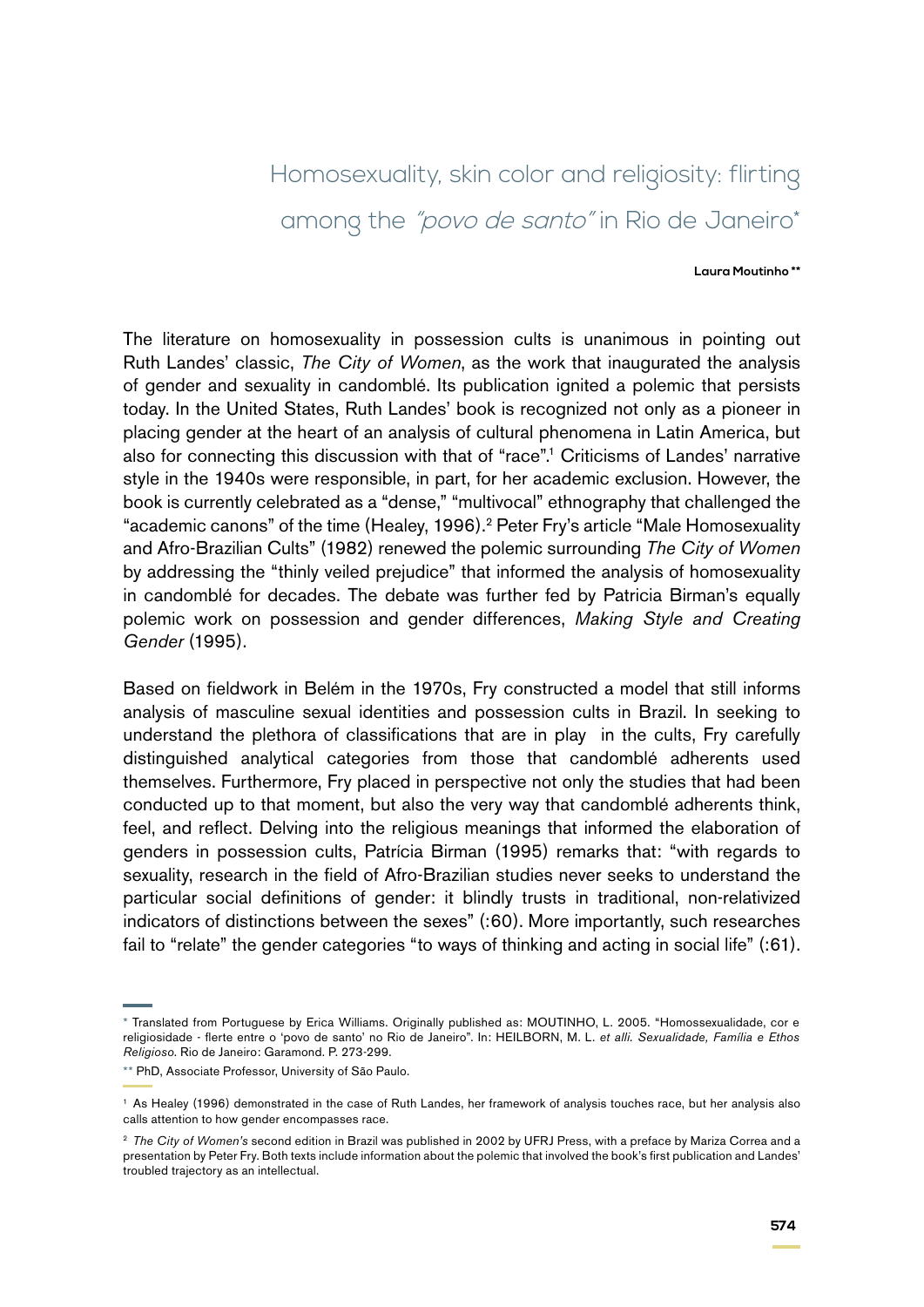This present article is based upon fieldwork on race and sexuality in the city of Rio de Janeiro.<sup>3</sup> For nearly two years, I have been interviewing and living among gays and lesbians residing in various regions, such as the suburban<sup>4</sup> and Southern *favelas*<sup>5</sup> Maré and Rio das Pedras.<sup>6</sup> My interviewees have all been involved in heterochromatic sexualaffective relationships at some point in their lives. I initially did not intend to include the religious sphere in my research, as I was interested in inter-racial couples and *ficantes*  ('hook-ups*/*casual relationships) who were either "*do santo*" ("of the saint": ie. Initiated into African-Brazilian religions) or members of another religion, without directly exploring the relationships the religious dimension had upon other aspects of my informants' lives.

The erotic sphere intersects in a specific way with the religious sphere in this context, however. According to Bataille (1988), eroticism thrives on transgression (Cf. Gregori, 2003). In this sense, Christianity is constructed in opposition to the "spirit of transgression". In candomblé, as will be explained below, these fields are not constructed in opposition to one another.

The notion of sexual/romantic careers is based upon the idea that sexuality is experimental, perceived and lived according to the routines of socialization—based on gender, race/color, sexual and religious orientation, class and age, among other categories—to which individuals are subjected along their life trajectories (Cf. Heilborn, 1999). To access the sexual/romantic trajectories of my interviewees, it was necessary for me to deepen my knowledge of the religious universes navigated by the subjects of my investigation. It was therefore necessary for me to acquire some competence in matters regarding *the saints*. As a *lay person* (as I was called), I began to ask about and try to understand how "race", (homo)sexuality and religiosity were articulated, constructed, and experienced in this religious sphere, as well as how they intersected with the normative and erotic spheres.

In seeking out social networks that were conducive to homossexual and heterochromatic sexual-affective encounters, I entered the GLS circuit of Rio de Janeiro.<sup>7</sup> This fieldwork led me to reflect upon the role of electronic music in sociability in environments

<sup>&</sup>lt;sup>3</sup> This research was part of a postdoctoral project at the Institue of Social Medicine, State University of Rio de Janeiro. The research was supported initially by CNPq and is part of the "Integrated Project of Sexuality, Gender, and Family: ruptures and continuities in the experience of the modern western person", coordinated by Luiz Fernando Dias Duarte (PPGAS/MN/UFRJ) and Jane Russo (CLAM/IMS/UERJ). It received support from FAPERJ and from the program "Young Scientists of Our State– FAPERJ/2003". In this part of the Project, I was assisted by Crystiane Castro, social sciences student at UERJ. Silvia Aguião (IMS/UERJ), Vítor Grunvald (PUC-Rio) and Débora Baldelli (UFRJ) were members of the research team.

<sup>4</sup> Translation note: In Brazil the term "suburbs" has a different meaning than in the United States. Whereas in the United States suburbs are generally middle-class neighborhoods, in Brazil, they are poor, working-class neighborhoods far from the city centers. They are also known as "periferia", or periphery.

<sup>5</sup> An English translation for *favelas* is *shantytowns* or *slums*.

<sup>6</sup> Regarding the intersection of race, gender and violence in the *favela* of Rio das Pedras, Cf. Moutinho, 2002.

 $7$  GLS is an acronym, coined by business and media, that designates the public composed of gays, bisexuals, lesbians and "sympathizers", meaning their heterosexual allies.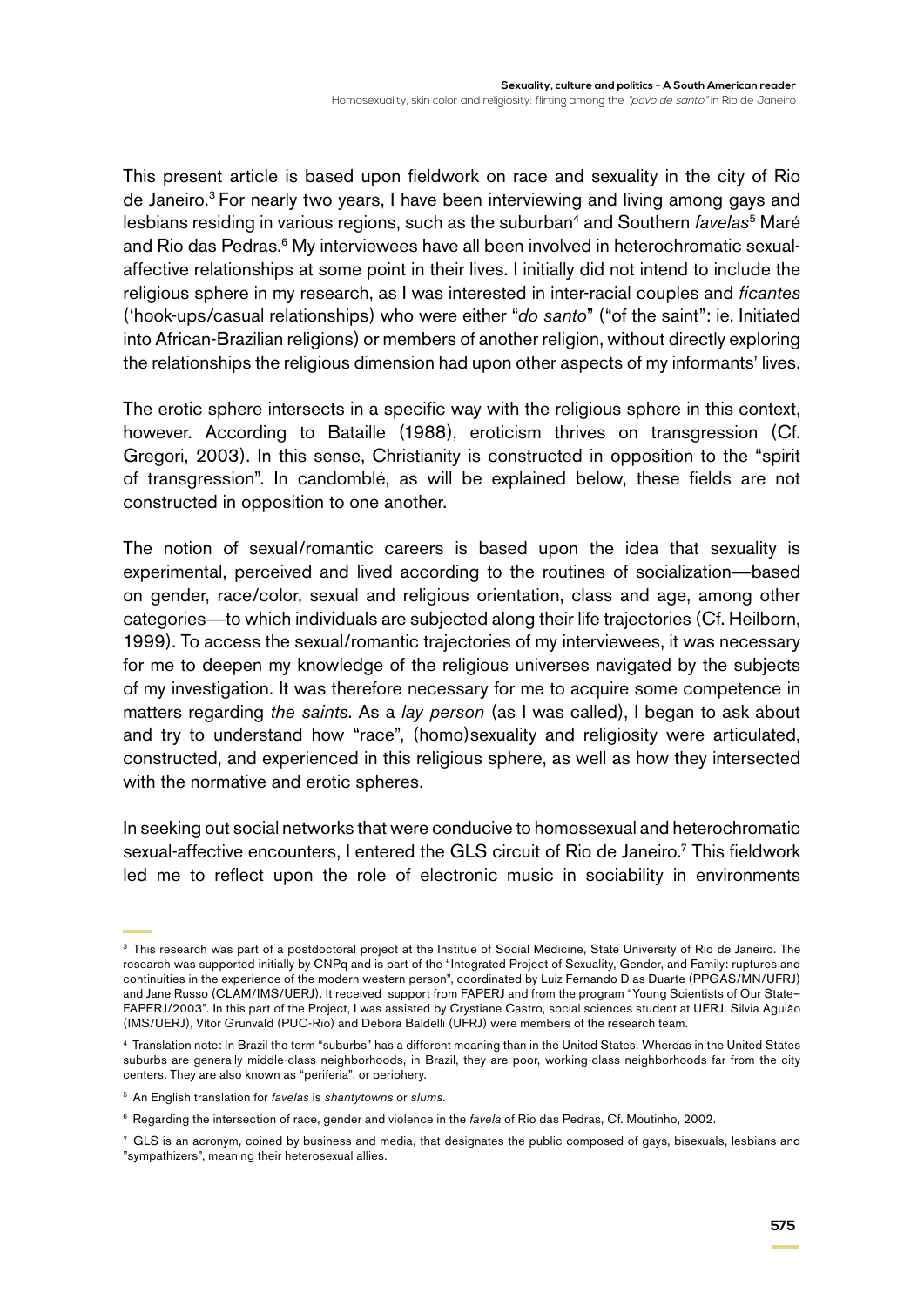dominated by this public. This was especially true in the Southern Rio de Janeiro, where this musical genre appears as a kind of "official soundtrack" for a particular group of middle-class, predominantly white youth, who are residents and/or frequenters of the Southern the city and who self-identify as "gay" and/or "modern".<sup>8</sup> However, ever since my first foray into the Maré *favela* and the neighborhoods of Madureira, Vila Kennedy, Senador Camará and Brás de Pina (all located in Rio's suburbs) candomblé adherents (*povo do santo)* have made up the basis of my research*.* This is a group of people who flirt and date a lot among themselves. As one of my interviewees said when asked about sexual-affective relations in this space: "*oh,* my child (...) you are here for your saint, but you're not blind! Celebrations for the saints are also our celebrations...".

Rio de Janeiro is recognized as a profoundly segmented and unequal urban space (Cf. Velho and Kushnir, 2003).<sup>9</sup> The different territories that make up the cityalthough contiguous—do not directly intersect. Upper/middle class neighborhoods and impoverished areas co-exist as separate spaces. However, some areas are border regions. Funk dances in part fulfill this role by bringing together groups and people from different social strata.<sup>10</sup> In terms of the present investigation, we are interested in precisely those "border areas" that include or are included in GLS circuits.

During my fieldwork, I was able to chart out certain maps and territories of gay and GLS encounters. Some clubs were frequently cited as sites of romantic encounters between individuals of different classes and colors. The "Buraco da Lacraia" in Fatima (a downtown neighborhood), the "Cabaré Casa Nova" in Lapa and "Le Boy" in Copacabana are some of the spaces my interviewees cited where gays and lesbians from different regions of Rio de Janeiro meet, flirt, have sex and go their separate ways (or not). There are other circuits, more restricted to certain "tribes" (Cf. Baldelli & Moutinho, 2004).11 In South there's "X-Demente", and the "underground music" GLS circuit, which includes such clubs as "Dama de Ferro" (Ipanema), "Galeria Café" (Ipanema), "Fosfobox" (Copacabana), "Fredoom" (Barra) and "00" (Gávea), dedicating one night a week (Sunday) to this public. There are also parties like B.I.T.C.H. (Barbies In Total Control Here). In the Rio de Janeiro suburbs the "gay Wednesdays" of Shopping Madureira, the "gay volleyball" of Iraja Cemetery Plaza, the *1140* nightclub, in

<sup>&</sup>lt;sup>8</sup> My first systematization of this part of the fieldwork was presented at the XXIV Meeting of the Brazilian Anthropology Association, Olinda, Pernambuco, in June of 2004. See Baldelli & Moutinho, 2004. Regarding the universe of gay "hipster" sociability in Rio's South, see Eugenio, 2003.

<sup>9</sup> Regarding the development of research in urban areas, see the chapter "The Challenge of Proximity", by Gilberto Velho. In the same collection, you can find a series of works discussing this issue while presenting an expressive map of the diversity of Rio de Janeiro.

<sup>10</sup> Regarding the different dances of Rio de Janeiro and the virile ethos contained therein, see Ceccheto, 1998.

<sup>11</sup> The "ValDemente" party moved through several different spaces before finally coming to rest at the Fundição Progresso. It existed until 1996, when its partners separated, organizing their own parties separately. Only the "X-Demente" party became consecrated as the principal party of the carioca "gay scene" with versions at the Fundição Progresso and the Marina da Glória. "X-Demente" is known as the party of "Barbies". The toy's slogan "Barbie: everything you want", references the identification of strong, fit, muscular gay men, generally with shaved chests, with the famous doll (including the implied meaning of looking "fake").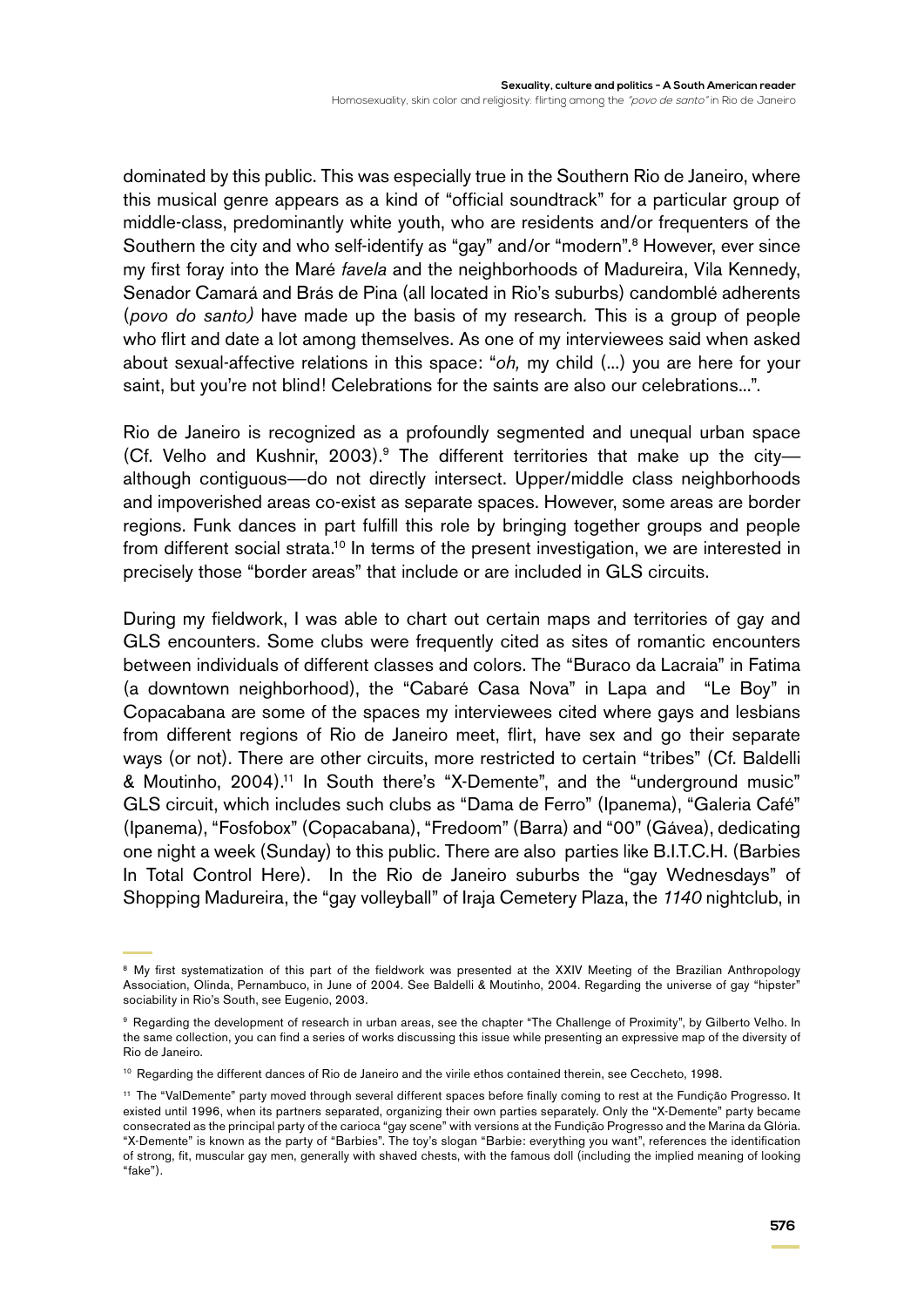Jacarepaguá,12 as well as candomblé *barracões*<sup>13</sup>*<sup>14</sup>* appeared in my research as spaces which welcome the diversity of Rio de Janeiro. In this scenario, there is a great number of different options, which have been expanding into numerous regions and territories of the city of Rio de Janeiro.

Given this situation, what seems to be a process of transformation is really a trait clearly summarized by Birman with regards to possession cults: they are always "related to marginalized social segments and often, without the slightest subtlety, mentioned as 'dens' of corruption, of sexual practices associated with perversion, exploitation and all the negative things that are generally attributed to such demarcated areas in urban space" (Birman, 1995, p. 57). Maggie (2001), in *Guerra de Orixá*—its first edition was published in 1975—has relativized the idea that Afro-Brazilian religions were associated with the lower classes and attended exclusively by blacks, showing that people of different colors who belong to a variety of social strata also attended the cults.15

My fieldwork has shown, however, that a particular idea of sexual and human rights is entering numerous and distinct territories of Rio de Janeiro. The scope and influence of these ideas in these scenarios must be investigated with care, especially regarding the way they line up with local logic. It is worth mentioning that the first *pai-de-santo*16 that I spoke with mentioned, on several occasions, the 1st GLS Celebration in the *favela* of the Maré (he was one of the organizers) as a symbol of the struggle and resistance against discrimination (Cf. Carrara, 2003). Other interviewees, like José, a homosexual *paide-santo*, recounted several exemplary situations of tensions between more traditional candomblé groups and the emerging networks of gay solidarity and reciprocity within the religion.<sup>17</sup>

Candomblé *barracões* are relevant in the context of a broader range of issues regarding same-sex sexual/affective relations. Male homosexuals, both residents of the suburb and the *favelas*, have a broader "field of possibilities" (Cf. Velho, 1994) for sexualaffective relationships than heterosexual men and women in these regions (at least this is a tendency that I have identified in my research). These men (especially the ones

<sup>&</sup>lt;sup>12</sup> 1140, along with "Le Boy"in Copacabana, "Freedom" in Barra da Tijuca and "Hábeas" in Tijuca comprise those "gay clubs" that aren't restricted to the electronic genre. The "gay modern" public refers to these parties as "commercial electronic music clubs", as opposed to *underground* electronic music, or even *dance music*.

<sup>13</sup> Translator's Note: A *barracão* can be a warehouse-like structure where Candomblé ceremonies or samba school rehearsals occur.

<sup>14</sup> According to Birman, the *barracões* "designate ritual space of celebrations" (Birman, 1995:07). My interviewees use the term to refer generically to the places where the candomblé rituals are celebrated.

<sup>15</sup> Translator's Note: In Portuguese, "cult" does not have the pejorative meaning that it does in English. "Cultuar" is a verb commonly used in candomblé, which means "to worship" the *orixás*.

<sup>&</sup>lt;sup>16</sup> A *pai-de-santo*, or "Father-of-the-saint" is a candomblé priest in charge of running a candomblé temple.

<sup>17</sup> In his analysis on gender, sexuality, and AIDS in the Vigário Geral favela, Monteiro (2003) identified consumerism as an important element that is changing local networks of reciprocity and the value of labor by insidiously disturbing local ideologies of gender and sexuality.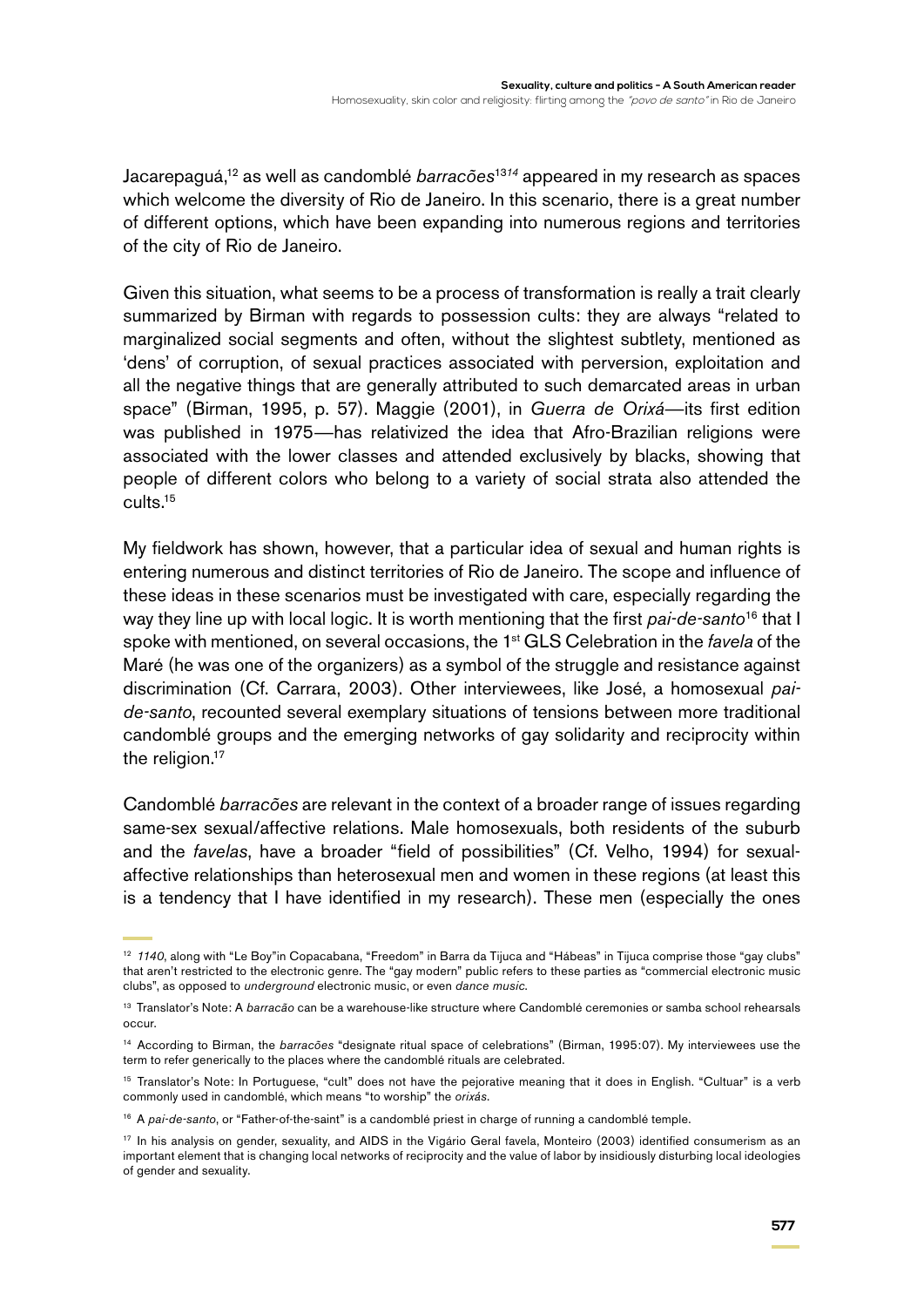with a darker skin color) move above and beyond the class lines that structure Rio de Janeiro society in different ways and in distinct interactions. In informal conversations with residents of these regions, for example, I have noted the existence of strong family controls, especially with regards to the sexual behavior of women. Among men, families' behavior demonstrates regional differences that I will unfortunately not be able to explore in this text. However, as I have already demonstrated elsewhere (Cf. Moutinho, 2002), there are links between the idioms of gender, "race", dominant sexuality, which are in turn connected with urban violence and drug trafficking in the different territories of Rio de Janeiro.

Candomblé is a central space for sociability and religious expression, notwithstanding the visible growth of Evangelical churches. It is mentioned by many of my interviewees as one of the few places where they can find opportunities for encounters, leisure and religious exchanges.18 Aside from candomblé, only the gay clubs and samba spaces emerge in informants' narratives as one of the few places for leisure and homosexual encounters in the suburban regions (Cf. Gontijo, 2000). In this sense, I aligne with ideas developed by Duarte (2003). Several authors believe that religious affiliation greatly influences the ethos and lifestyle of the faithful. However, when dealing with the possible combinations of religious and private ethos, Duarte posits that lifestyle decisively orients religious choice, inverting the logic of religious affiliation. This is consistent with the ideas and values revealed by my fieldwork.

I have decided to present some situations that illustrate the intersection between religiosity, (homo)sexuality, pleasures and affection between people of various colors who have experienced—sometimes as a backdrop, sometimes explicitly and directly the violence associated with drug trafficking in Rio de Janeiro. The reflections I develop in this article are thus divided into two parts: in the first section, I deal with homosexuality and religiosity in possession cults, especially candomblé. In the second part, I discuss more specifically the gay scene experienced by the *'povo de santo'* ("people of the saints") in Rio de Janeiro's working-class suburbs.

<sup>&</sup>lt;sup>18</sup> A map of this topic can be found in Pierucci (2004), who analyzes the retreat of Catholicism, Lutheranism and umbanda in the 2000 Census: "Since 1991, when the IBGE began to separate umbanda from candomblé, it became possible to discern which of the two was decreasing. Umbanda is falling (...) while candomblé grew during the same period (...)" (:25). In this sense, what perhaps counts is candomblé's 'authenticity' (as opposed to umbanda) which has made it traditionally more appreciated by the Brazilian elite (Cf. Duarte, 2003) and the growing investment that this religious tradition has received as one of the key elements in the construction of a positive black identity. Novaes (2004) raises the hypothesis that many of those who declared themselves as "without religion" on the 2000 Census may in fact be individuals who frequent candomblé and umbanda centers. This, combined with the retreat of Catholicism and the growth of the Evangelical religions, appears to be one of three big changes that have impacted upon the Brazilian religious scene. In the research, "youth who self-identify as without religion'' affirm that they believe in practically all possible elements available in the religious-spiritual scene: energy, astrology, orixá, elves, gnomes..." (:327).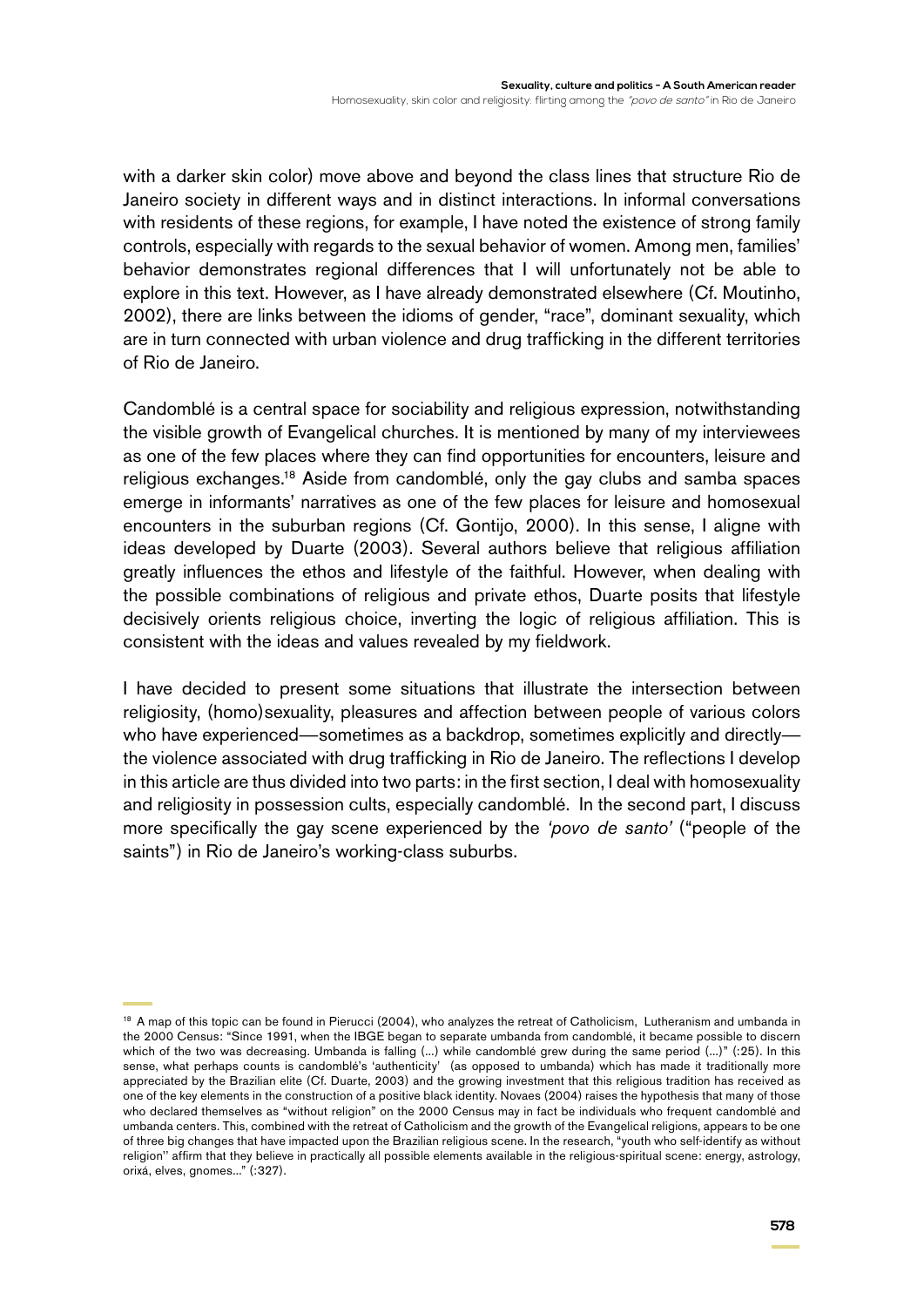# **Homosexuality and religiosity in candomblé**

It was São Cosme and Damião Day when we arrived at the Maré *favela* in order to interview some gays and lesbians who maintained heterochromatic sexual-affective relationships. The option to work in this space happened by chance. I was at a meeting at the Center for Study and Solidarity Actions in the Maré (CEASM) to discuss the viability of sponsoring a literary award to *favela* residents.19 After the meeting, we had lunch at a small bar located on one of the community's main roads. I discussed my study with one of the CEASM researchers who had lived at Maré since she was a child. "Oh, but it's great to be gay here at Maré," she told me. "There's no discrimination. [Gays] are very accepted". A few days later, she called, saying, "I think I was wrong. I talked to some people and I think it's not exactly like what I told you". This conversation inspired my fieldwork in the region, which allowed me to widen the scope of my research and to compare the *favelas* of Maré and Rio das Pedras. However, what shifted my focus to the "people of the saints" was a conversation I had with José, $20$  a homosexual fatherof-the-saints and a Maré resident. At a certain point in our conversation, I asked him if he knew about the Law Project for civil unions between gay people being discussed in Brazil and if he had a opinion about it (Cf. Uziel, 2002). His response:

"It will give them [gays] some security after death (...) Because, you know that the family ends up taking [the late one's goods]... I just do not accept it, I can't wrap my head around a gay man marrying in the church. I think it's a lack of respect for God. I'll tell you one thing: you can even ask a priest to marry you, but not inside a church. I think a transgender, a gay man, is cute, but hold on: a marriage registry is a document which, God willing, can give one some security, but in the church, no".

A bit amazed by this response, I tried to delve deeper, asking: "And in your religion? Can you do a gay marriage?" José responded: "There have been gay marriages dear, but I wouldn't do it. Me, as a father-of-the-saints? I wouldn't do it. I would do it for a man with a woman or a woman with a man. I would even go to the house to give my blessing..." I imagined that perhaps he was operating within a hierarchical model of sexuality that Fry (1982) identified in candomblé in Belém, in which the category "bicha"21 features prominently. This category is similar to the one Landes labeled as the "passive homosexual", applied to males who take on a "passive" role (of the receptor in penetration, according to the author) during the sexual act. In this view, those who perform the "active" role in sexual relations are understood to be "men": they can

<sup>19</sup> The first Writing Award by the Observatory of *Favelas* as a result of a partnership between the Latin American Center of Sexuality and Human Rights (CLAM), the Center of Security and Citizenship Studies (CESeC), the Observatory of Favelas, and the Center of Studies and Solidarity Actions of Maré (CEASM). Regarding the award and the selected texts, see Uziel at al. (2005).

<sup>20</sup> From my perspective, José was "white", but during the interview he classified himself as "brown" (*moreno*).

<sup>&</sup>lt;sup>21</sup> Translator's Note: "Bicha" is a colloquial term which refers to an effeminate gay male. Similar to the English terms "fag" or "faggot," it usually has a negative connotation unless used as a term of endearment by another gay person.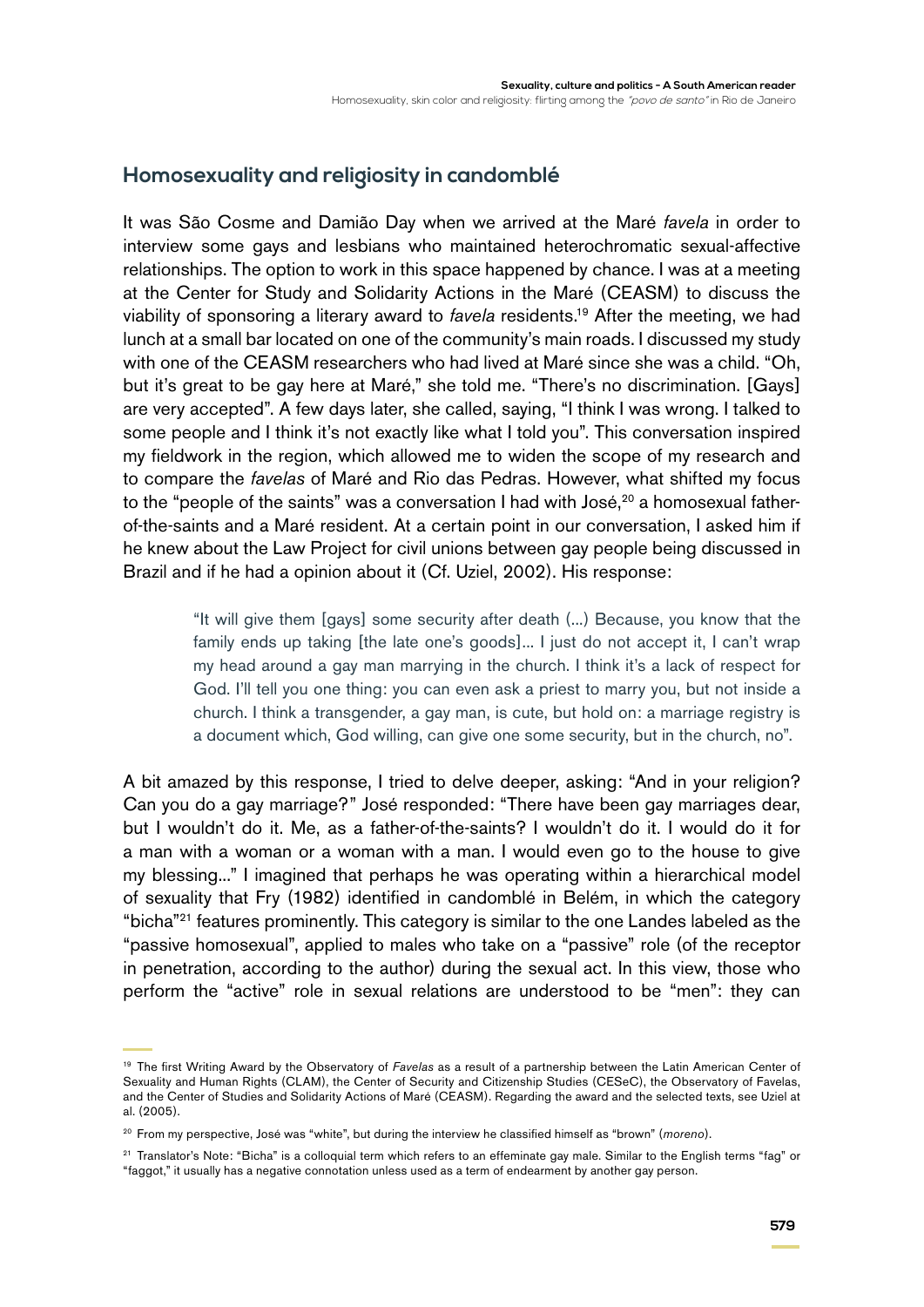maintain sexual relations both with men and with women, but their identity as a "man" is not threatened.22 Distinctions between "bichas" and "machos" were not José's primary concern, however. For him, religious temples, whether they are churches or *barracões,*  are "sacred spaces":

> "(...) Marriage that exists for God is man with woman and woman with man. In the beginning of the world, God blessed the man for the woman and the woman for the man. From the beginning, gay men existed... The church is a sacred space. What detracts from its sanctity are bad priests, bad fathers-of-the-saints, bad pastors... God created marriage for the man and woman and not for people of the same sex".

The ideas of "activity" and "passivity" which informed differentiated masculine identities in the system elaborated by Fry were not in question here. However, the category used by José when referring to gay men was "*homem sexual*" (literally, "sexual man"), an unintentional colloquial corruption of "*homossexual*" (homosexual) common among people without formal education. I this case, *"homem sexual"* corresponds to "bicha" ("*fag"*) revealed in Fry's study of Belém.23 José's account was surprising, at least for me, because Afro-Brazilian religions are usually seen as more welcoming and understanding of homosexuality than other religions. By contrast, Catholic and Protestant religions directly condemn homosexuality. José's statements evidenced the anguish and conflict the gay father-of-the-saints felt, which contributed to the delimitation of new fields which I knew needed to be further explored. Natividade (2003) deals with homosexual sexual-affective experiences among Pentecostal Christians. For the author, this is a field marked by rejection and by the prospect of a "cure for homosexuality".

The literature regarding this topic award a certain degree of rejection of homosexuals in possession cults. For most scholars writing about these religions prior to the 1990s, homosexuals were a source of embarrassment and one more element of the stigma that always hovered over candomblé, a religion understood as "inferior" in the Brazilian religious hierarchy (Birman, 1997: 229). José's views as a homosexual father-of-thesaints thus revealed a dimension that was in a sense unexpected: discomfort, at least at a certain level, in relation to the combination of homosexuality and the sacred in his religion. José was not alone in his feelings. It is interesting to note, however, that all those with whom I talked understood candomblé to be a "very liberal" space where "there is no prejudice against anything or anyone". However, other stories collected during my fieldwork present other possible readings. There were the father- or motherof-saints who said they don't like or "don't accept *entendidos* (queers) in the temple", for example.

<sup>&</sup>lt;sup>22</sup> Translator's Note: The difference between "male" (macho) and "man" (homem) is further articulated by Don Kulick in his ethnography of Brazilian transgendered prostitutes, *Travesti* (1998). One can be biologically "male" without having the culturally ascribed attributes of masculinity implicit in "men".

<sup>&</sup>lt;sup>23</sup> Regarding this topic see also by Fry (1982).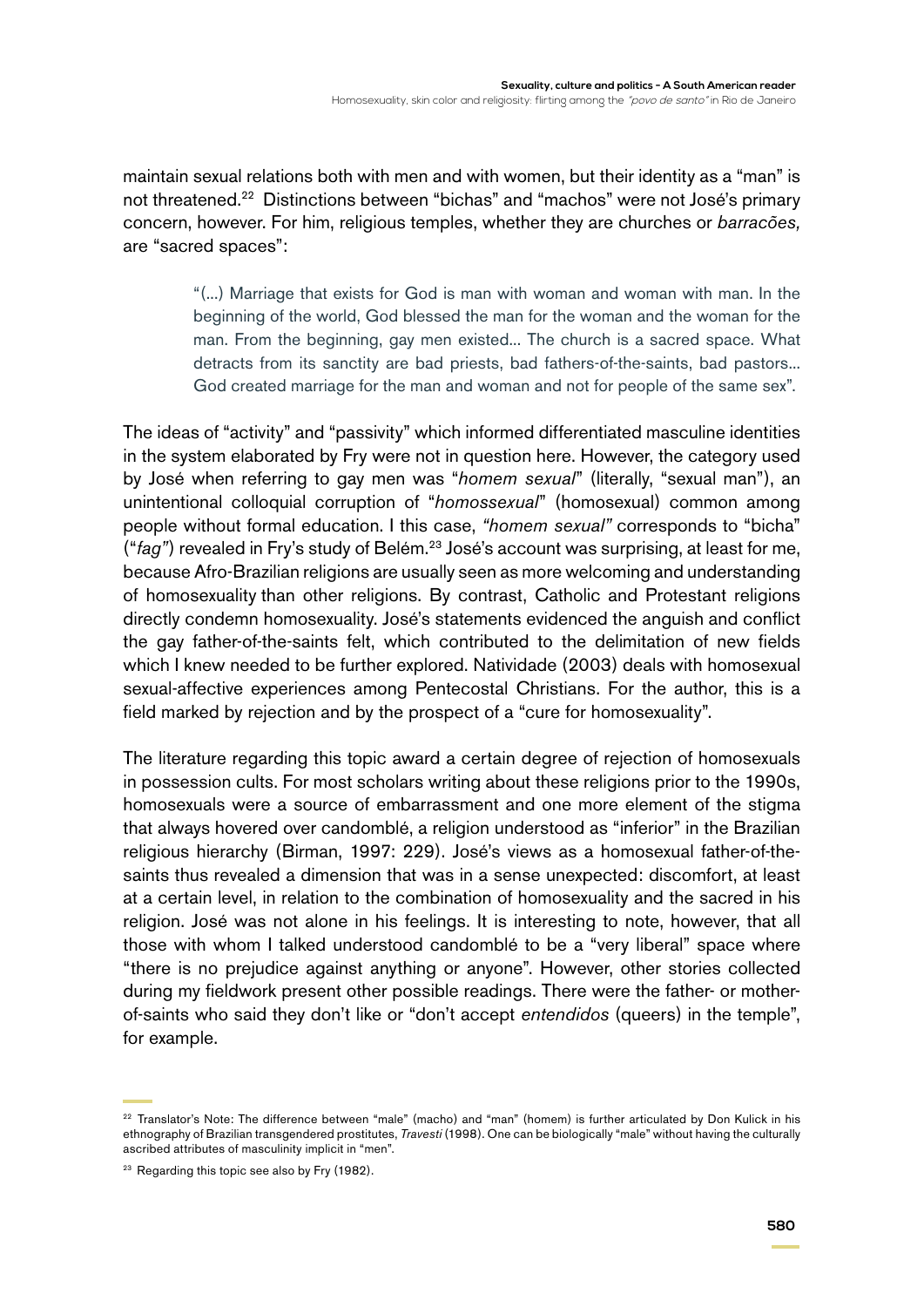"Entendidos"24 is the term most often used to refer to homosexuals in the context of my fieldwork. I noted that this expression was employed in formal interviews and in more serious conversations. As I became closer to the group studied, I encountered other terms, such as "caricata" (literally "caricature", or a playful "bicha"), "viado"25 (which, like "bicha", is used among gay people in an informal tone to refer to each other, but also in cases of anger at someone or in situations involving homophobic discrimination), "gay" (in a more formal tone, as a synonym of entendido, but also as a political category, as in "LGBT"), among others.

I emphasize one of the complex faces of the presence of homosexuals in candomblé. In umbanda, according to Birman (1995), religious respectability excludes ambiguity and, in this sense, all spaces in the rituals that would otherwise be open for a "bicha". Moreover, as Rios (2004) has demonstrated, homosexuality functions as a logical difference between "candomblés de veadeiro" (queer candomblés: more "modern", where homosexuals are more visible) and "traditional candomblés". In the former, homosexuality is positively valued, while in "traditional candombles" (more controlled by women) it is necessary to maintain homosexuality under "control", since its "exacerbation" threatens the prestige of the candomblé temple.

Paulo, a white 30 year-old father-of-the-saints, belongs to an important lineage that's spread throughout the Rio de Janeiro suburbs. He claims that he grew up "among gay people", since his family practiced candomblé. Like other youth "of the saints", he had already gone out with women, but at a certain moment in his trajectory, he "felt like it was his destiny (...) to start going out with men, to not want to go out with women anymore..." Paulo gives meaning to his sexual-affective experiences based on his socialization and the entire process of learning to which he was subjected:

> "I think that if you're raised among Spanish people, you're going to speak what? Their language, you understand? If you are raised among ignorant people, you're going to be ignorant...If you are raised around *gaayyss* [elongated and low tone to concomitantly emphasize] it's *not* that you will be one, but your ways will be just like theirs!

According to Paulo, homosexuality was incorporated into his socialization process and is presented as a performance. He also offers a psychological explanation: since he didn't have a father, he grew up without a male role model. His words are significant in this regard:

<sup>24</sup> Translator's Note: *Entendido* is a self-identifying, positive colloquial term for a gay person. This term was initially used as slang among gay men in order to affectionately refer to themselves and their group. It is similar to queer, in this sense. It was later adopted by both gay men and lesbian women and nowadays it is used mostly among lesbians.

<sup>25</sup> Translator's note: *Viado* is used to refer to an effeminate gay male. It is the equivalent to "fairy" in English. Like *bicha*, it usually has a negative connotation, unless it is used by a gay person as a term of endearment.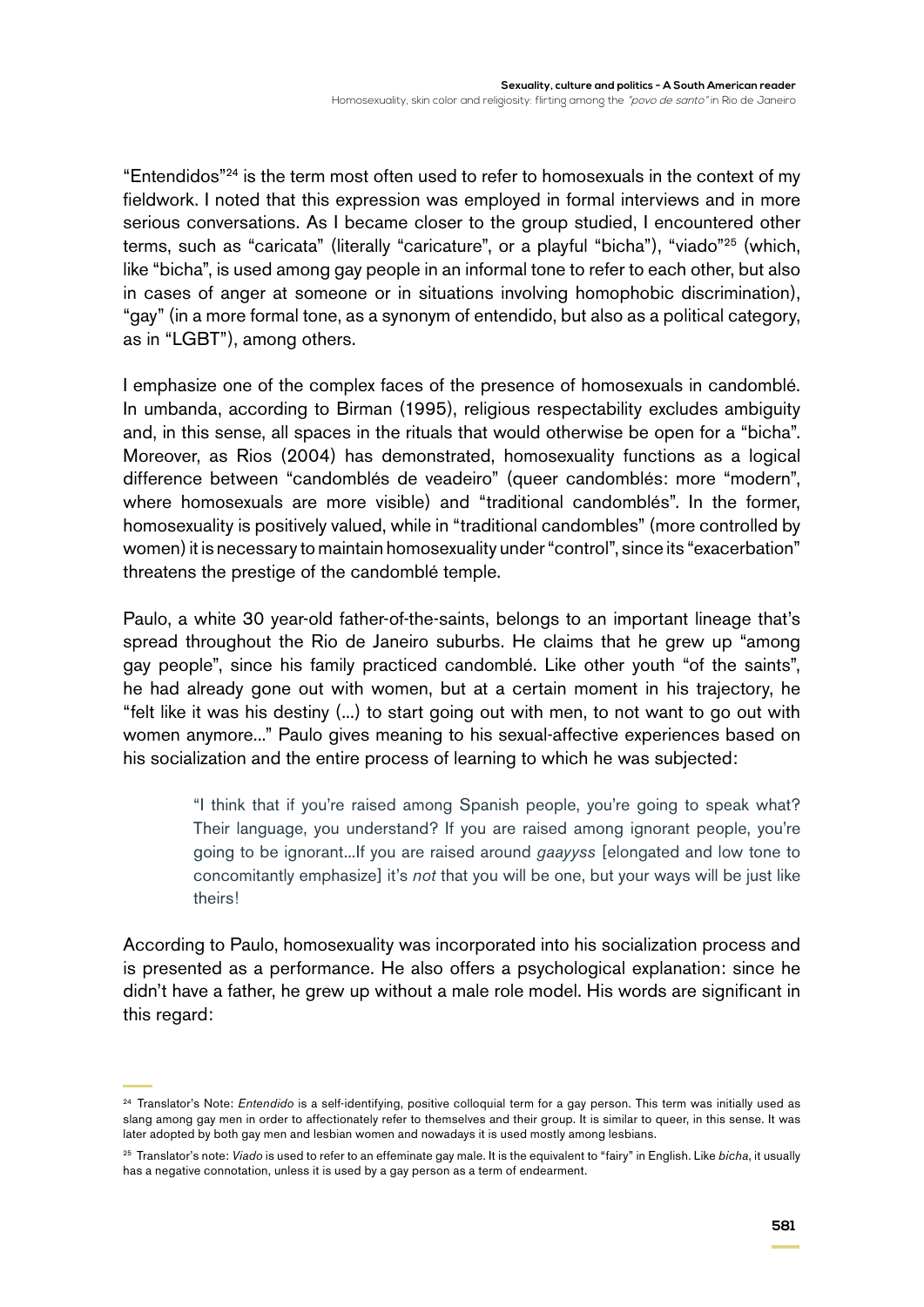"What I thought was masculine and was in front of me was what I aspired to be. I ended up seeing gays all around me and I grew up... like that, transmitting this thing. Also when I received the saints I seemed like a little *bicha*, *very* bitchy. Then I began to see that there were no gays and lesbians in the house where I received the saints; if they existed they were very closeted... So, she [his mother-of-the-saints] went about correcting me. And I learned how to be more of a man. It was a family home. I learned how to behave myself better. My voice used to be very high-pitched and it got deeper. Sometimes I try to deepen it even more. Sometimes, just to unwind, we ended up making jokes and, say, talking like a *viado* (fag*).* So I always try to speak in a very deep voice, to speak with a correct tone!"

In the beginning, then, Paulo saw himself as a "bicha" but didn't identify as "gay" because he had the mannerisms of a "bicha" without feeling any sexual attraction for men. With the "corrections" by his mother-of-saints, he developed a virile performance. He had married and already had a child when his desire for men emerged. Like the house where Paulo originally *received saints,* his new temple "didn't accept *entendidos*". He thus distanced himself from the mother-of-saints who led his candomblé temple, but his conflicts in relation to his sexual desires continued.

In Patrícia Birman's (1995) interpretation, homosexuality found a place in candomblé because of the logic that structures this religion's practices. In candomblé, possession functions as a mechanism for constructing differences between the genders. In this sense, masculinity is defined in opposition to possession. The feminine pole is not defined as the opposite of the masculine pole, however. This means that the religion welcomes individuals who, from a biological point of view, could be either male or female. Paulo's narrative is illustrative in this regard:

> "They [*bichas*] are excited (...) because women are only good for what? For dancing. Women can't handle animals, women can't kill animals; people actually do these things, but only in extreme cases because it's generally prohibited, you understand!? Who does everything? The men. The women are only good for dancing because men don't enter into the circle, you understand? So then, what happens? He [referring to the father-of-saints who does not accept gays] is going to end up with an empty house (...)..."

#### This statement corresponds directly to a passage from *Making Style, Creating Gender*:

"Along with false recognition [the author is referring to false trances] and the moral critique that accompanies it, there is also an admiration for the *adés*. These men are by no means seen in a negative light in candomblé. How could they be, if they are the ones that are responsible for providing celebrations with their most brilliant moments in terms of dance and art? There is nothing like an adé to 'heat up a party'. (...)". (Birman, 1995:121)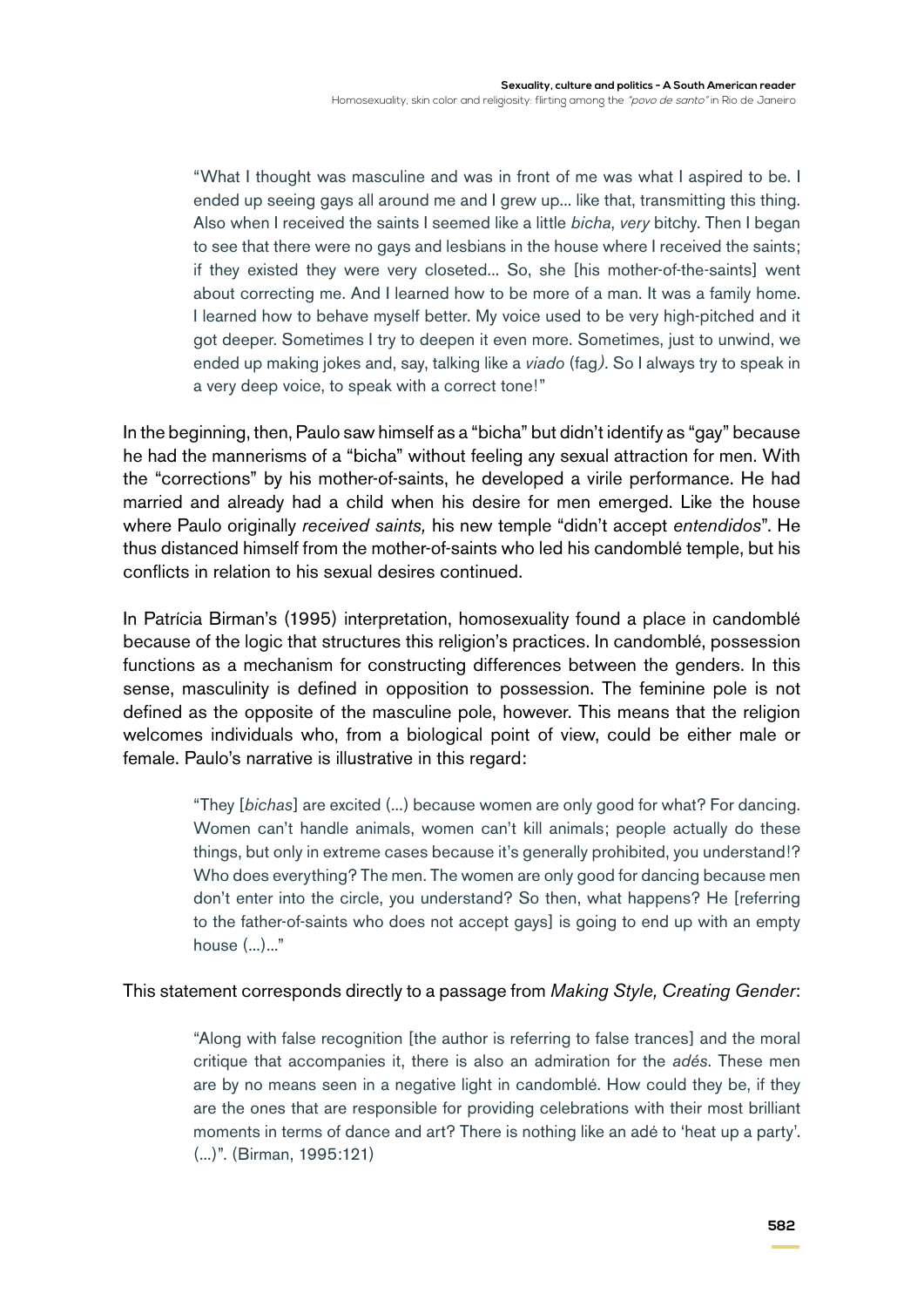In Paulo's narrative, since gender roles do not follow hegemonic standards, it is possible to value the presence of *entendidos* within the ritual space (Birman, 1995). This is an effective analytical strategy for elucidating the presence and acceptance of homosexuals in candomblé without eliminating *discomfort* regarding homosexuality.

I was thus surprised during my fieldwork with what I call a "conflicting perception of homosexuality". I encountered this perception even children of the saint those who are *assumidos* ("out") and who occupy prestigious positions in candomblé. This discovery put me face to face with a series of new questions.

According to Birman, however: through possession, candomblé creates a continuous symbolic inversion of gender and does not base gender solely upon biological sex. As the author explains:

> "Biological men have two predetermined places in the rituals that are in opposition to possession: that of the *ogã*, whose characteristic is the absence of possession and who consequently possesses full masculinity; and that of the son-of-the-saints, who practices possession and upon whose shoulders fall suspicions of homosexuality. They say, for example, that certain queer fathers-of-the-saints bring boys inside their houses as lovers and transform them into *ogãs*. This accusation follows the same role structure: the queer's lover is considered a man in the same way that the fatherof-the-saint's lover can be an *ogã* and enjoy the respectability and honors owed to this leadership position in the *terreiro*." (Birman,1997:230)

To the people with whom I had been living with during my fieldwork, the *ogãs* are, in effect, *men*—even though this affirmation is often followed by a malicious smile, insinuating the possibility of homoerotic practices. Although this type of rumor is disseminated through and present in conversations (like, indeed, all sorts of sexual gossip), it was not understood as polluting in the sense that Mary Douglas (1966) speaks of. Rather, it was understood as part of a playful game that does not entail the risk of losing prestige or status.

My fieldwork shows that a certain *residue* of discrimination—which I am not certain is the best choice of word—in relation to homosexuality persists in this context. The idea of *residue* refers to the maintenance of an idea of *pollution* even in situations which tolerate or welcome homosexuality. It is not that religious leaders reject homosexuals and homosexual practices in candomblé: to the contrary. This point is further explored in the following statement by João, a 22 year old "brown-white" resident of the suburbs who is Paulo's godchild in candomblé:

"Let's put it like this: God created man and woman, right!?! And He taught that the man was supposed to have a relationship with the woman and the woman with the man. The saints, the orixás don't criticize, don't get involved, but they aren't required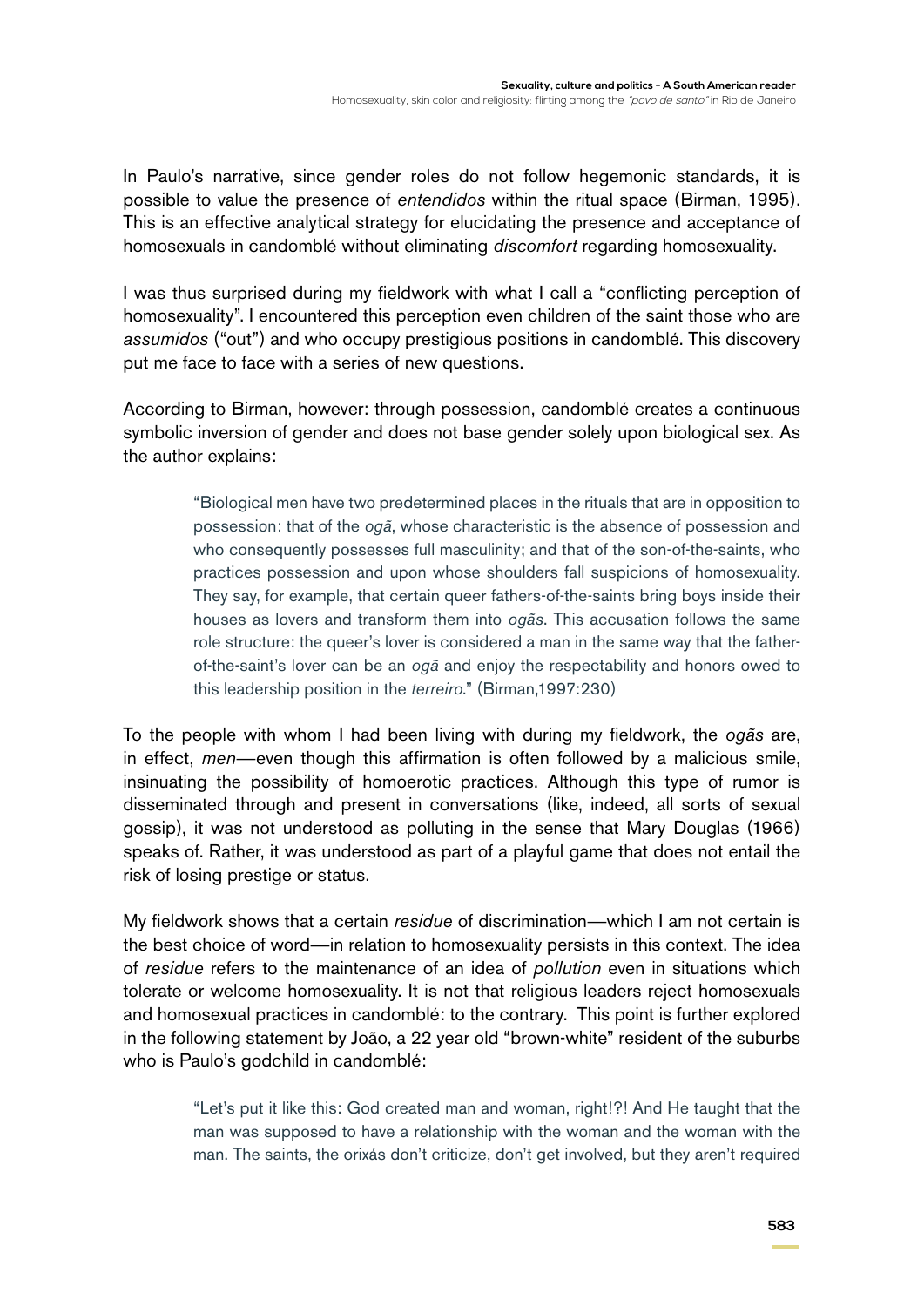to... So, I'm also not going to say that they taught that man is supposed to be with woman and woman with man because I wasn't alive during that time... (...). It's like talking about Christ. I'm not sure, I believe! Just like I believe in the orixás, but I'm not sure if everything that they say happened. (...) We know a legend...And this is unknown, this business of a man marrying a man in umbanda ...also because in umbanda there are few homosexuals..."

What is in question here is the relationship between homosexuality and religiosity, but only when referring to marriage. Civil unions (involving the exchange of goods and sex) between homosexuals are not seen as threatening. The homoerotic experiences of these individuals are not opposed to the religious experience itself. During my fieldwork, the importance that candomblé participants gave to "being respectful" and to "retaining composure" was always emphasized. The very category "*entendido*" is composed of morality narratives in this scenario. The same logic applies to flirting in the *barracão*: they exist, but they should not disrespect the basic rules of religious decorum. In this sense, homosexuality and religious marriage take place in a field of complex perceptions.

In another case which illustrates this discussion, João, Paulo's godchild, explains why he doesn't accept gay marriage:

> Who does the marriage in umbanda: an entity, the Caboclo<sup>26</sup> or the Preto Velho,<sup>27</sup> right? Would the Preto Velho allow a man to marry a man? Would the Caboclo? No, because in the case of the Caboclo or Preto Velho... Preto Velho might even understand it more, but Caboclo is a very rigid and strict entity, right?! They're grabby and they don't like laughter, jokes. There's that tension when they arrive: will one be reprimanded or not? Do you understand? They are Indians, right? They are rather close-minded, they aren't evolved like we are.

João resorts to tradition and the remote past to explain his lack of acceptance of gay marriage. In fact, at a certain point, João himself did not know how to explain his discomfort, so he resorted to the prescriptions and taboos of umbanda: the Preto-Velho and the Caboclo are not *evolved,* they are stuck in the time in which they lived on Earth. The *orixás* and other entities don't "get involved" in the lives of anyone and this allows for the presence of homosexuals in candomblé. Nevertheless, there are certain limits, transmitted by the earthly experiences of the deities. Thus, when the discomfort with homosexuality appears in the sacred sphere, João's explanatory narrative moves it to the normative sphere. Here, the polluting meanings of homosexuality do not appear to be articulated with religious cosmology.

<sup>26</sup> Translator's Note: *Caboclo* is an indigenous spirit adopted into candomblé as a patron. The term originally meant any mixed race person of both European and indigenous Brazilian ancestry. In candomblé, it means any spirit believed to have this heritage, usually associated with nature and the wilderness.

<sup>&</sup>lt;sup>27</sup> Preto Velho is a kind and wise spirit that represents the wisdom of the enslaved African population in Brazil.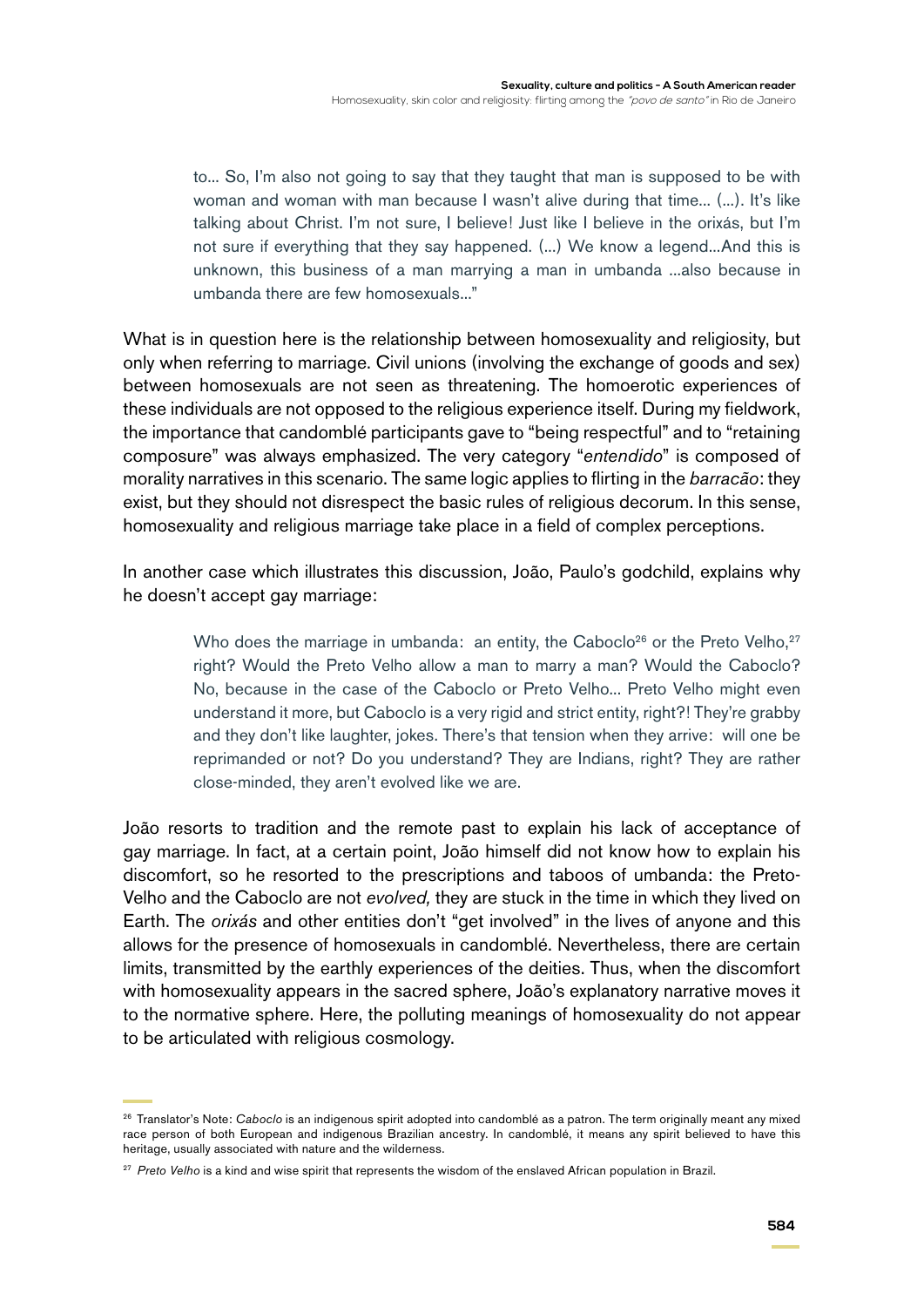In this context, homosexuality is not understood as a "demonic activity taking place on the terrestrial plane" (Natividade, 2003) nor as a problem that requires cure or liberation, as in Pentecostalism, in which erotic pleasure and the divine are in competition (Natividade, 2003). Following the author's logic, we note that pleasure is a common denominator in both the erotic and the divine dimensions. It seems to work as a logic in the construction of a person: the pleasure experienced by the incorporation of the Holy Spirit constructs the good and faithful person. On the other hand, the pleasure which is experienced in homoerotic relations reveals the Devil and the sinner. Homosexuality in candomblé can be problematized in some *barracões*, but in general, having sexual relationships with members of the same sex does not seem to be prohibited, although such couplings produce some taboos and discomforts. In this sense, even though we can register both tensions regarding homosexuality and fathers- or mothers-of-thesaints who more or less accept homoerotic experiences among their followers, most of the stories present numerous examples of a religious refuge for those who engage in homosexual activities.

For many candomblé adherents, discomfort with homosexuality and with a "more free" experience of sexuality is related to the moral influence of Catholicism. This logic is extended and (re)confirmed in the example of umbanda, a religion that is more "mixed" and "syncretic" and which does not open up a space for homosexuality.

## **Flirting in the barracão: the market for homossexual and heterochromatic affection and pleasures among the "people of the saint"**

The narratives I collected recurrently made reference to the necessity of "being respectul" in the candomblé *barracão*, as João's statement illustrates:

> One doesn't date in the *barracão*: you must have respect....whether or not there is a candomblé ceremony! Well, in reality, this stuff happens...It happens more on the sly, because otherwise the temple would turn into a whorehouse. The saints wouldn't come! It wouldn't be a house of candomblé. It would be a whorehouse...

In the religious etiquette of candomblé, heterosexual and homosexual dating and flirting should be conducted with discretion. In addition to this, as João clarified, "There are fathers-of-the-saints who don't accept that their godbrothers get involved with someone else". João also claims that "they don't like that sons-of-the-saints act openly gay during candomblé ceremonies". Several reports indicate that during the ritual, the *viados* "have more respect than the butch lesbians". For these men to change clothes in front of a "godbrother", for example, is not seen as a problem, but "the butch lesbians" are understood as expressing certain "maliciousness" in this context.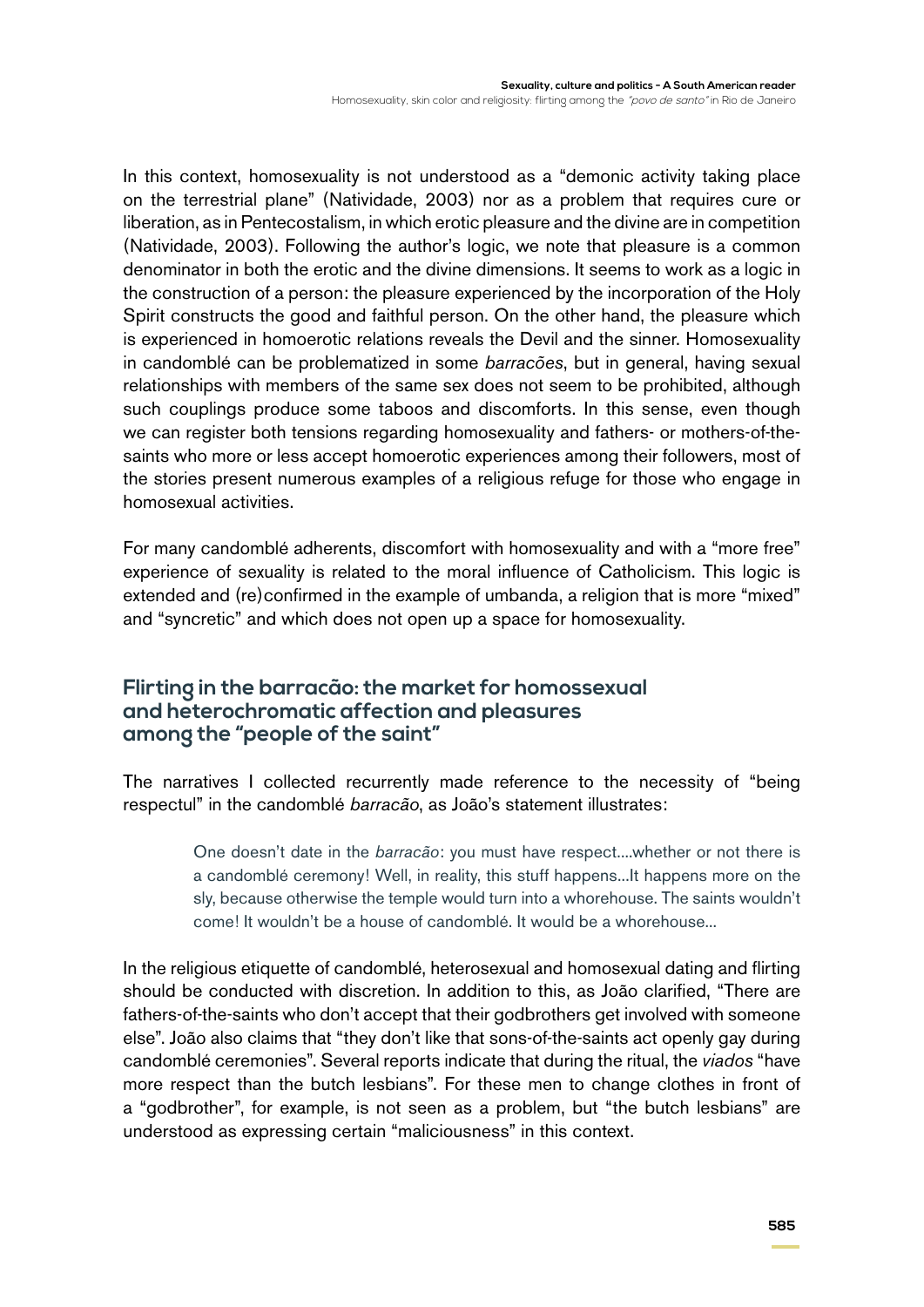This type of *incest prohibition*, combined with a less "picturesque" posture, demonstrates a general suspicion that is affirmed in the more intimate conversations: male homosexuals are understood as needing limits because they are men and, when "they are gay on top of being men, the situation is worse", as Saulo, a 17-year old "moreno" pointed out. This idea that men, especially homosexuals, are always ready for the "sexual hunt" (Heilborn, 2004), is repeated throughout studies of homosexuality (Cf. Heilborn, 2004).

In the context of candomblé, this issue gains particular contours. The overlap between the etiquette of the saints and that of the social is understood by the literature on the topic as a result of the impact of slavery upon the religious organization. This reinforced the adopted-family from the religious context in detriment to blood relations. Sexuality appears as one of the elements that gains particular contours in this scenario, in disentangling sex from reproduction, for example, or in contributing to the elaboration of a language of gender that is distinct from that which informs and organizes the society at large. (Cf. Segato, 1995, among other authors).

In this sense rituals in candomblé can eventually intermix with flirtation, with the whole lot being superimposed upon the performance *of the saints*. João's narrative is illustrative:

> Let's say you are in a candomblé circle. You see... the men are already more nervous, more daring in their flirting, so imagine being homosexual?! Men, even women, are dancing, but we are seeing everything that is happening. You see that we are looking, paying attention to everything, because we have to take care of the house, right? (...) So, let's suppose I'm by myself and some guy comes in and I'm interested. I'm going to stare him down to see what's what.

For Mateus, a 17 year old black man, the *barracão* is not the place for flirting. He even met a white ex-boyfriend at a candomblé ceremony, but he conceives of the *barracão* and the ritual as a moment of dedication to the orixás: "Yes, it is...I went to attend a thing...and I ended up doing something else". Since the "party for the saints is our party", the ritual for the saints can transform into a ritual for flirting. One doesn't flirt with the spiritual entities, but in moments of wakefulness, one always looks around. The relations between men and entities transform flirting into a ritual of two dimensions, in João's words:

> If *Pomba-gira28* comes upon you... the pomba-gira can speak... she can leave a message for the medium that she has mounted, saying that he or she must be careful with a particular person, that this person will not be good for them.

But there are limits:

<sup>28</sup> Translator's note: *Pomba-gira* is an entity in umbanda associated with feminine lust and liberty.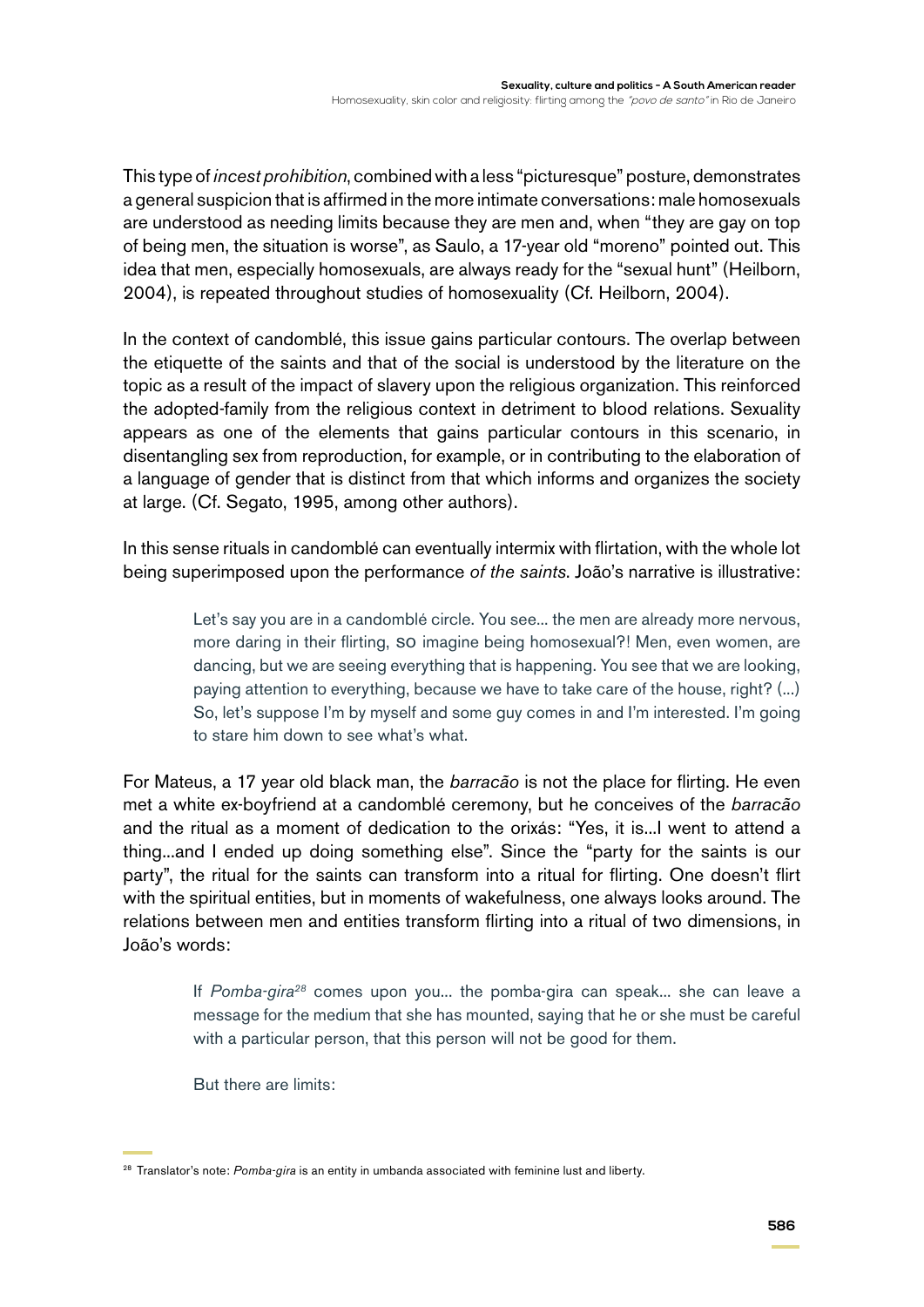In order to interfere... the *Pomba-gira* comes and says: "I came upon you to say that person so-and-so should leave". This doesn't really happen, however. It is more of a thing that people say. They use the name of *pomba-gira* to do whatever they like.

The fact that distinct spheres of experience are confused in the candomblé rituals often places the performance of the saint under suspicion, attracting attention to "false possessions". Here is an illustrative narrative:

> The first time [certain man] saw my father-of-the-saints' *Pomba-gira*, people thought that the Pomba-gira was hitting on him because the Pomba-gira came over and said "When you need me, sir, talk to me and to my boy". So [that man] said "This faggot wants… he's hitting on me."

To Fry (1982), one of the facets of false possession is directly related to flirting. Peopleof-the-saints often use trance and the authority that the spirits confer on them to explore sexual and erotic interests. Birman (1997) associates this event, as well as the place of the *adés* (homosexual priest)<sup>29</sup> in the ritual, with the logic of alterity and of the feminine that structures candomblé. The *adés* are not those who exploit afflictions or complaints, but rather the potentialities of sex and eroticism opened by the language of the saints.

The relationships thus created can also be subject to the intervention of the saints. In this sense, the transgression created by the games and jokes acquires a particular direction in the religious hierarchy of candomblé. In the perspective presented by João, this double sphere of action is related to the earthly experiences of the orixás. The Catholic saints experienced life on Earth in a sanctified way, with "lives very focused on charity". In the case of candomblé, every *exu*, for example, is attached to worldly life and the orixás bring with them traces of the human experience, even though they possess more wisdom.

"Retaining Composure" is an attitude that imposes respect and protects against gossip, rumors, and misunderstandings. It is in line with a certain religious etiquette that reappears when racial questions come into play. João, for example, says that he "likes to go out with black men" because he is "very attracted" to their color:

> Look, I think that it's in the way you carry yourself. It's all in your posture. Let's put it like this: if you are walking down the street, in front of a bar where there are a bunch of men drinking and a black homosexual passes by with pink nails wearing shredded short-shorts with the top of his butt showing, hair dyed blond, several earrings in his ears, what is he asking for? "Black fag!!" is the first thing everyone will say. It's the first thing because, you notice, everyone discriminates a little bit against black people.

<sup>29</sup> Translator's note: This is a term of possible Yoruba origin that Landes discusses at length in *City of Women*.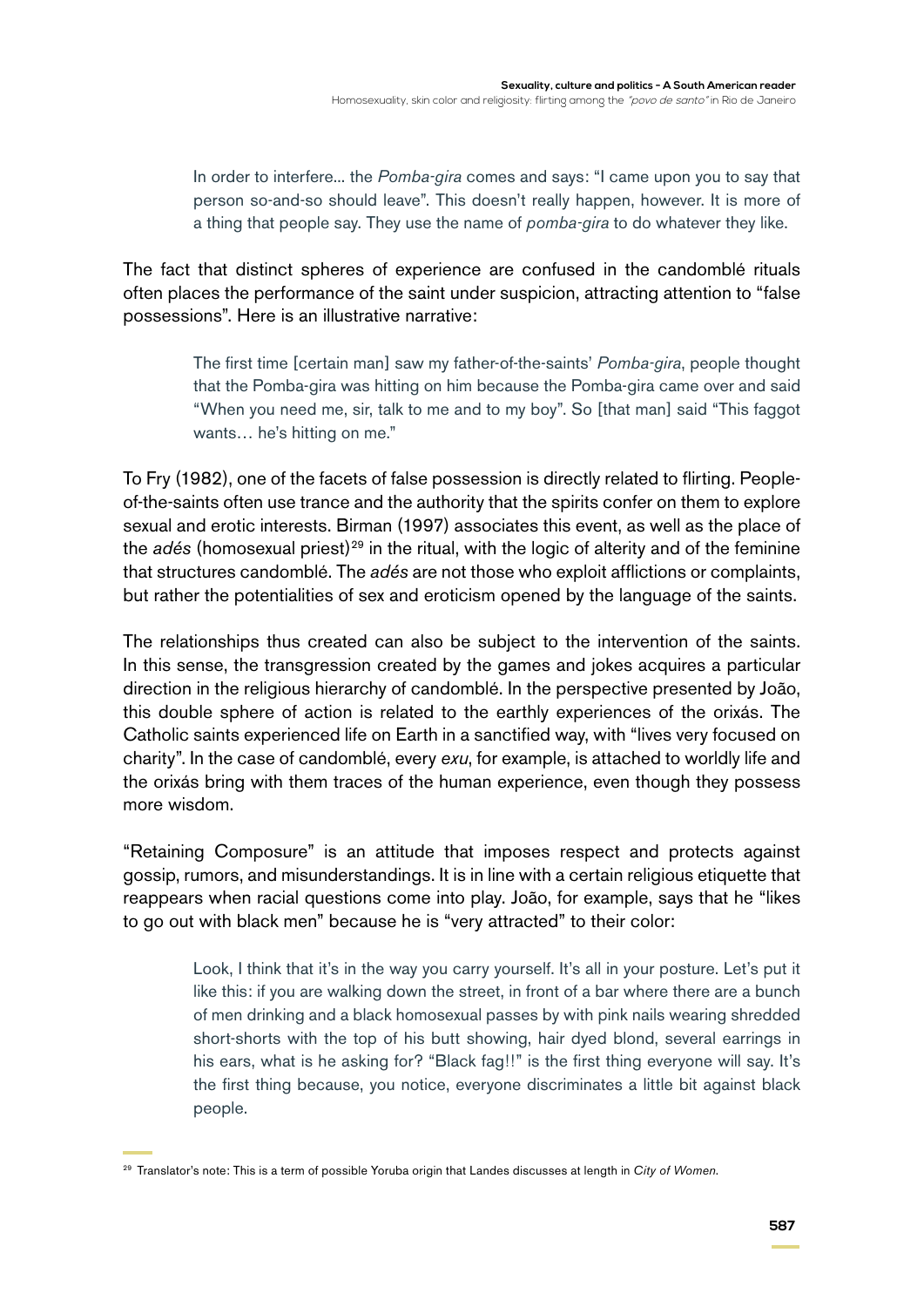João does not think it is complicated to go out and date a black man as long as said man maintains a "good posture". Such an attitude is capable of neutralizing racial discrimination. During our conversation on this topic, João reproached the racism of homosexuals. He believes that because homosexuals suffer from so much discrimination, they "should be the last people to to discriminate against anyone". The very term "racism" is frequently used as a synonym for discrimination. I often recorded formulations such as "there is a lot of racism against homosexuals" during my fieldwork. Saulo, a 24 year-old black man who lives in a working-class suburb, belongs to a group of initiated friends who frequent the suburban clubs and candomblés. Saulo said that he was sexually attracted to white men but also claimed that there was another reason why he did not go out with black men: "opportunity". "It seems like black men don't like other black men. (...) I think that deep inside there must be some prejudice, some block, something". Sometimes Saulo goes to the Le Boy club, in Copacabana, to "grab" some "gringos" and "make some money". He has a lot of luck with white foreign homosexuals, but with black foreigners he says he goes unnoticed. According to Saulo, for example, Angolans "only want white boys". The cutest boys, according to him, are the black North Americans. Saulo has already gone out with several African-Americans.<sup>30</sup> It is interesting to note how notions of race and color intersect with nationality to make up a hierarchical framework of sexual supply in the market of love<sup>31</sup> and sex in Copacabana, with black Africans at the bottom of the hierarchy.

In *The Business of the Michê,* Perlongher (1987) demonstrates how gender, class, age and, more fluidly, "race", constitute categories that serve as libidinal tensors, orienting subjects in their search for bodies and pleasures. The current strong representations of eroticism that are associated with the black color—which apply to both homo- and heterosexual relationships in which black or darker people appear associated with greater lust and sexual performance—should not be perceived in a static way. The white/black or lighter/darker contrast populates the erotic universe of sexual/affective encounters. Color and race are one more element—albeit a fundamentally important one—in the aesthetic elaboration that accompanies and constitutes the space of candomblé.

In her analysis of conjugality, gender, and sexual identity in the urban middle classes of the city of Rio de Janeiro, Heilborn (2004), identified that these groups share egalitarian ideals and a homogamic standard in homosexual sexual-affective relationships, understood to be based upon equivalent class and cultural capital. It is a perception that runs contrary to representations documented on a specific level by Perlongher (1987) concerning gay relationships, which are marked by differences of class, age (Cf. Guimarães,2004), and, occasionally, race. It is also in line with the broader tendencies of the Brazilian conjugal market presented by Berquó (1988) and Silva

<sup>&</sup>lt;sup>30</sup> The trajectories of Saulo and of other men are similar to those of the women researched by Piscitelli (2004).

<sup>&</sup>lt;sup>31</sup> Some of these contacts can result in longer bonds.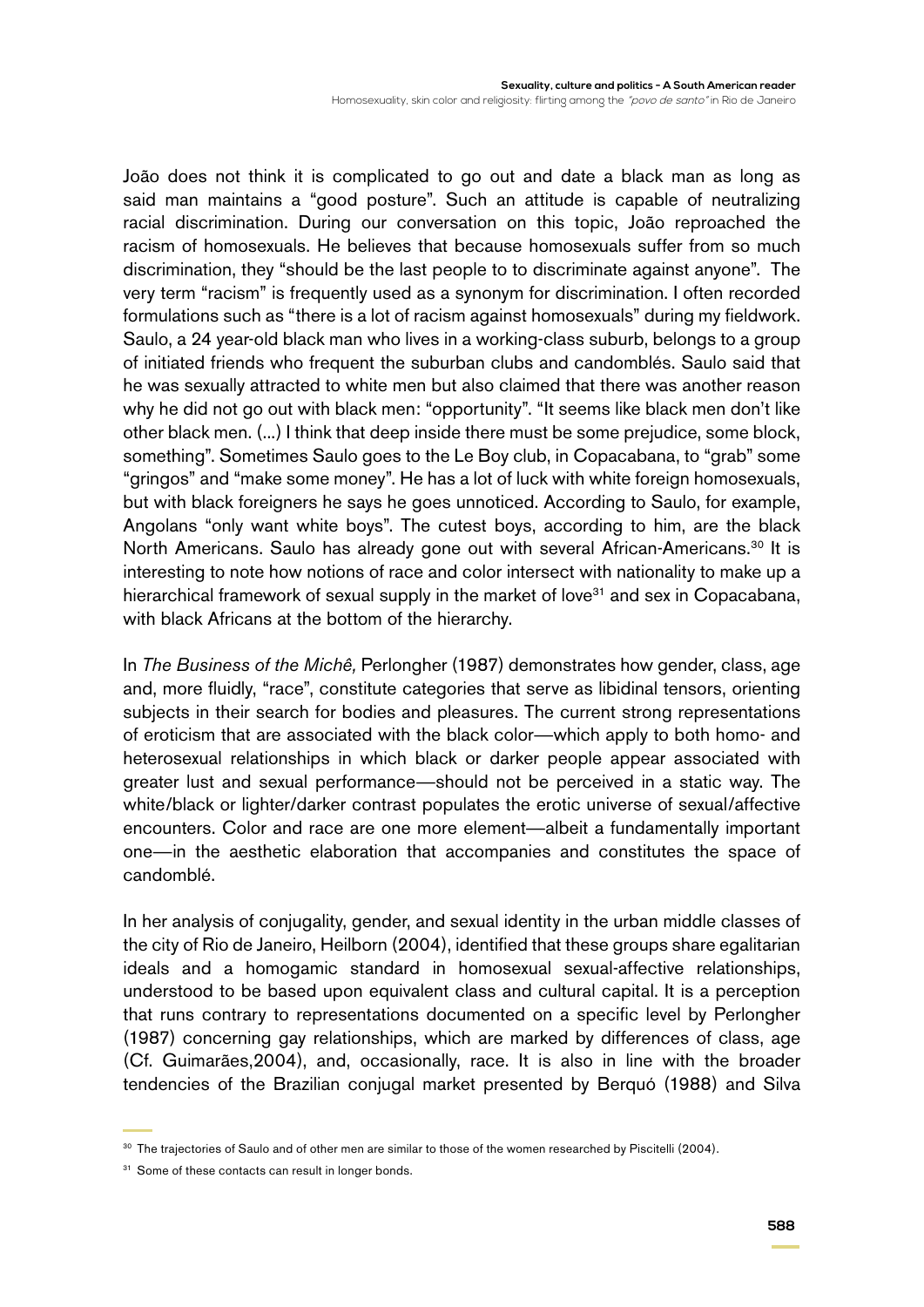(1987). If, according to Heilborn, modern, egalitarian values lead to social homogamy among some of my informants (in both heterosexual and homosexual partnerships), I also discovered that similar "ethical dispositions" or values can make heterogamic relationships possible. Put in another way, equality and hierarchy are both at play in this same universe (and often organize an individual's expectations), operating upon the idea of color /race. In other words, in this and other studies that I have conducted, heterochromy does not necessarily mean heterogamy.

It is necessary to emphasize, finally, that in the research that I have conducted up to now, the correlation between color/race and eroticism in heterochromatic gay and lesbian partnerhips, does not present significant differences with regards to interracial sexual-affective heterosexual relationships (Cf. Moutinho, 2004). Furthermore, it has been more difficult to work with the racial question in this study than it was in previous studies. In fact, references to homosexuality often overlap references to race. Even in the erotic games staged in candomblé, color and race appear to be associated with eroticism and everyone believes that this space is more welcoming to heterochromatic sexual-affective relationships.

Therefore, we note the difficulty of linking these two distinct forms of inequalities. On the one hand, race/color and homosexuality make up a sum total of discrimination in my interviewees' testimony, as Stolcke (1991) has pointed out. On the other hand, along this axis of discrimination, homosexuality and homophobia appear as dominant categories that encompass racism.

According to some young black sons-of-the-saints, the major difficulty they felt they encountered had to do with the strong link between virility and blackness. Such an association has an enormous attraction in the market of affect and pleasure in Rio de Janeiro (Cf. Moutinho, 2002 and 2004), but it also contributes to making the acceptance of homosexuality more difficult in this context.

Finally, it is necessary to point out that in my research I found that the sense of locality and of territory, as well as the disputes occurring in those regions associated with drug trafficking, are central to how the standards of gender relations are constructed and lived, as well as the weight that race/color and sexuality have in the unequal distribution of power in certain impoverished regions (Cf. Brandão, 2004; Alvito, 2001; Cunha, 2002; Moutinho, 2002; Zaluar, 1994).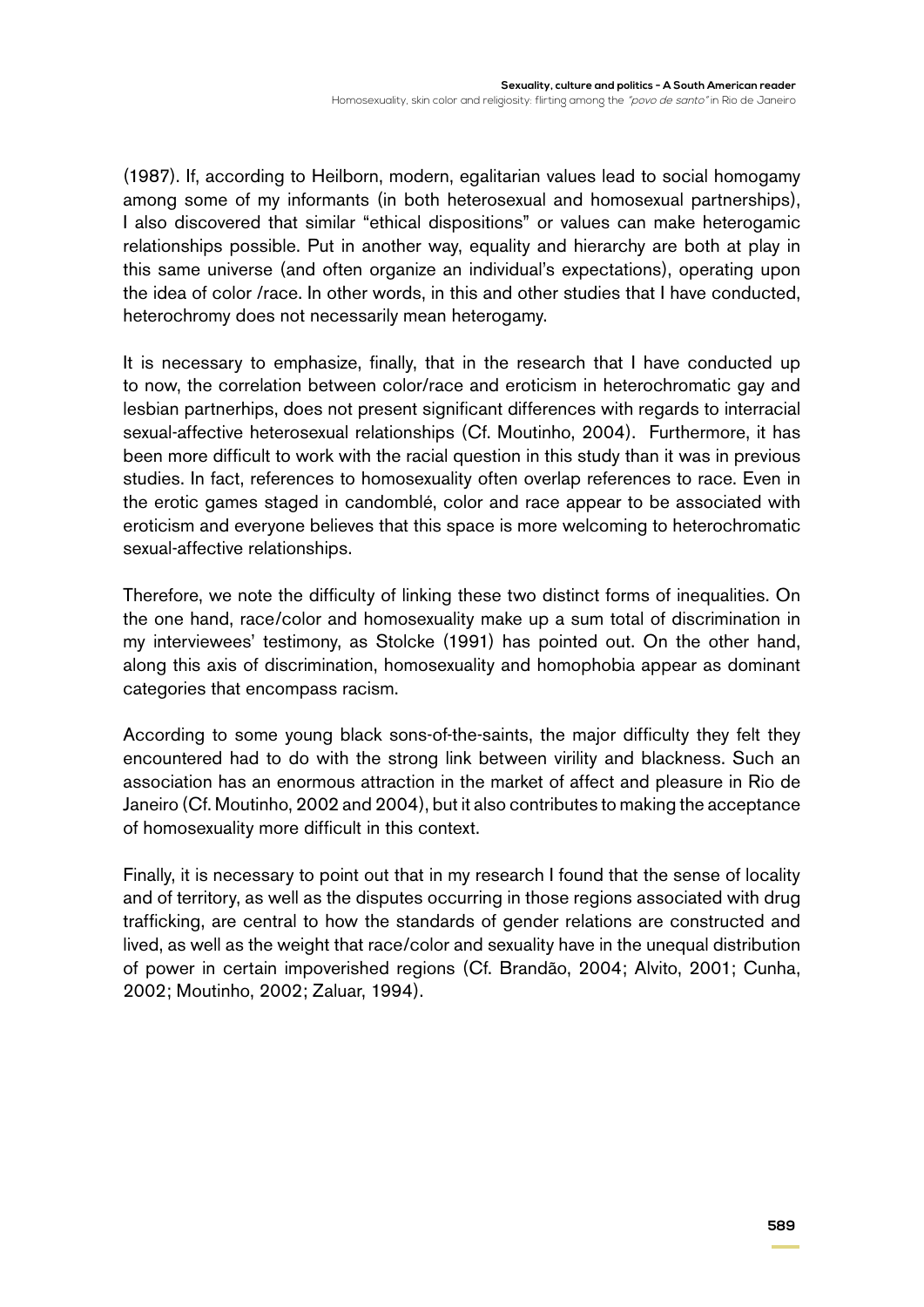## **References**

ALVITO, M. 2001. As cores de Acari, Rio de Janeiro:FGV.

BALDELLI, D. & L. MOUTINHO. 2004. "'Hoje eu vou me jogar!' – Indivíduo, corpo e transe ao som da música eletrônica". Paper apresentado na XXIV Reunião Brasileira de Antropologia, Olinda, Pernambuco.

BATAILLE, G. 1998. O Erotismo. Lisboa, Ed. Antígona.

BERQUÓ, E. 1988. "Demografia da Desigualdade". Novos Estudos (Cebrap), nº 21, pp. 74-85.

BIRMAN, P. 1995. Fazer estilo, criando gênero. Rio de Janeiro: Relume Dumará.

BIRMAN, P. 1997. "Futilidades Levadas a Sério: o candomblé como uma linguagem religiosa do sexo e do exótico". In: VIANNA, H. (Eds.). Galeras cariocas: territórios de conflitos e encontros culturais. Rio de Janeiro: UFRJ.

BRANDÃO, A. A. 2004. Miséria da Periferia: desigualdades raciais e pobreza na metrópole do Rio de Janeiro. Rio de Janeiro: Pallas Ed.; Niterói: PENESB.

CARRARA, S., S. RAMOS, M. CAETANO. 2003. Política, direitos, violência e homossexualidade: 8ª Parada do orgulho GLBT – Rio -2003. Rio de Janeiro: Pallas.

CECCHETTO, F. 1998. "Galeras funk cariocas: os bailes e a constituição do ethos guerreiro" In: ZALUAR, A. & M. ALVITO. (Eds.). Um século de favela. Rio de Janeiro: Fundação Getúlio Vargas.

CUNHA, O. G. 2002. "Bonde do Mal: notas sobre território, cor, violência e juventude numa favela do subúrbio carioca" In: REZENDE, C & Y. Maggie. (Eds.). Raça como Retórica: a Construção da Diferença. Rio de Janeiro: Civilização Brasileira.

DUARTE, L. F. D. 2003. "Ethos privado e racionalização religiosa: negociações da reprodução na sociedade brasileira". Paper apresentado no Seminário Religião e Sexualidade: Convicções e Responsabilidades"- CLAM/IMS/UERJ.

DOUGLAS, M. 1966. Pureza e Perigo. São Paulo, Ed. Perspectiva.

EUGENIO, F. 2003. "Entre fenômenos e fluxos: estética, amor e amizade no universo gay e 'moderninho' da zona sul carioca". Paper apresentado no Seminário Culturas Jovens e Novas Sensibilidades, Rio de Janeiro: UCAM.

FRY, P. 1982. "Da hierarquia à igualdade: a construção histórica da homossexualidade no Brasil". In: Para inglês ver: identidade e política na cultura brasileira. Rio de Janeiro: Zahar. \_\_\_\_\_\_\_\_\_\_ 1986. "Male Homosexuality and Spirit Possession in Brazil", Journal of Homosexuality, v.ll, n.3-4, p. 137-54.

GONTIJO, F. 2000. Genres, carnaval e SIDA: la construction des identités homossexuelles dans les situations rituelles du carnaval de Rio de Janeiro à l'ère du SIDA. Tese de doutoramento. Paris, EHESS/ UFRJ.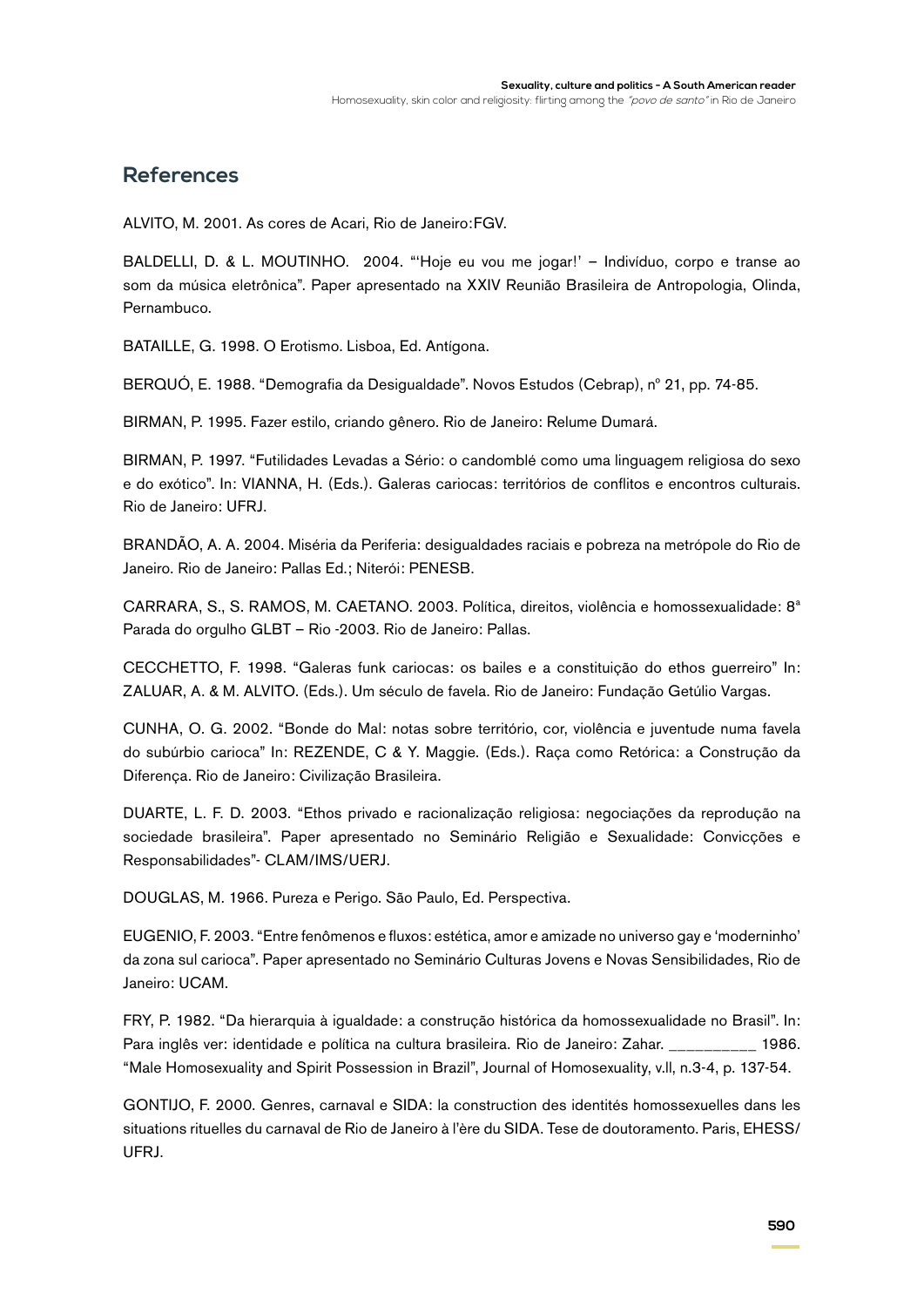GREGORI, M. F. 2003. Relações de violência e erotismo. Cadernos PAGU: Erotismo, Prazer, Perigo (20). Núcleo de Estudos de Gênero PAGU/UNICAMP, pp.78-120.

GUIMARÃES, C. D. 2004. O Homossexual visto por entendidos. Rio de Janeiro: Editora Garamond.

HAYES, K. 2004. Black Magic at the Margins: macumba in Rio de Janeiro na ethnographic analysis of a religious life. PhD Thesis. The University of Chicago: Chicago/Illinois.

HEALEY, M. 1996. "Os desencontros da tradição em cidade das mulheres: raça e gênero na etnografia de Ruth Landes". In: Cadernos Pagu (6-7) Núcleo de Estudos de Gênero PAGU/UNICAMP pp. 153- 200.

HEILBORN, M. L. 2004. Dois É Par: Conjugalidade, Gênero e Identidade Sexual em Contexto Igualitário. Rio de Janeiro: Editora Garamond.

HEILBORN, M. L. 1999. "Construção de Si, Gênero e Sexualidade". In: (ORG) HEILBORN, M. L & E. BRANDÃO. Sexualidade: O Olhar das Ciências Sociais. Rio de Janeiro, Jorge Zahar Editor.

LANDES, R. 2002. A cidade das mulheres. Rio de Janeiro: UFRJ.

MAGGIE, Y. 2001. Guerra de orixá: um estudo de ritual e conflito. 3ª ed. Rio de Janeiro: Jorge Zahar Ed.

MAGGIE, Y. 1992. Medo do Feitiço: relações entre magia e pode no Brasil. Rio de Janeiro: Arquivo Nacional.

MONTEIRO, S. 2003. Qual prevenção? Aids, sexualidade e gênero em uma favela carioca Rio de Janeiro, Editora Fiocruz, 2002, 148p.

MOUTINHO, L. 2004. Razão, "cor" e desejo. Uma análise comparativa sobre relacionamentos afetivosexuais "inter-raciais" no Brasil e África do Sul. São Paulo: UNESP.

MOUTINHO, L. 2002. "Considerações sobre violência, gênero e cor em Rio das Pedras". In: Burgos, M (Ed.). A utopia da comunidade: Rio das Pedras, uma favela carioca, Rio de Janeiro/São Paulo: Editora PUC-Rio/Edições Loyola.

NATIVIDADE, M. 2004. Carreiras homossexuais no contexto do pentecostalismo: dilemas e soluções. Revista Religião e Sociedade, 23 / 1. Rio de Janeiro:ISER

NATIVIDADE, M. 2003. Carreiras homossexuais e pentecostalismo: análise de biografias. Dissertação de mestrado. PPSC/UERJ: Rio de Janeiro.

NOVAES, R. 2004. "Os jovens 'sem religião': ventos secularizantes, 'espírito de época' e novos sincretismos". Notas preliminares. Estud. av., dez, vol.18, no.52, p.321-330. ISSN 0103-4014.

PERLONGHER, N. 1987. O Negócio do Michê. São Paulo, Brasiliense.

PIERUCCI, A. F. 2004. "Bye bye, Brasil": o declínio das religiões tradicionais no Censo 2000. Estud. av., dez., vol.18, no.52, p.17-28. ISSN 0103-4014.